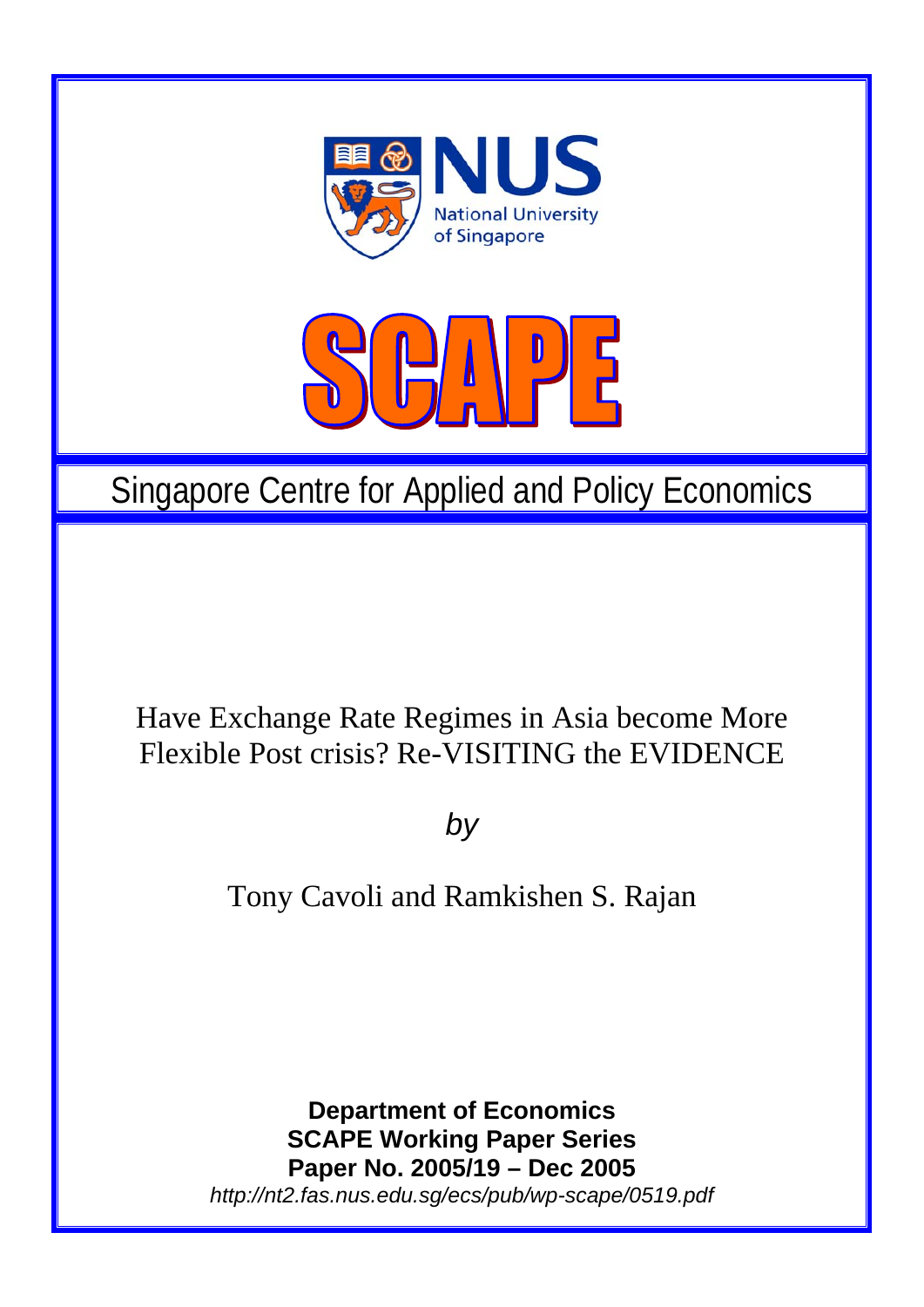# **HAVE EXCHANGE RATE REGIMES IN ASIA BECOME MORE FLEXIBLE POST CRISIS? RE-VISITING THE EVIDENCE**

**by** 

**Tony Cavoli\* and Ramkishen S. Rajan\*\*** 

December 2005

-------------------------

\* School of Economics, University of Adelaide, Australia. E-mail: tony.cavoli@adelaide.edu.au

\*\* School of Public Policy, George Mason University, Arlington, VA, USA. Email: rrajan1@gmu.edu

*Valuable comments by Mark Spiegel, seminar participants at the University of Adelaide and conference participants at the APEA conference in Tokyo are gratefully appreciated.*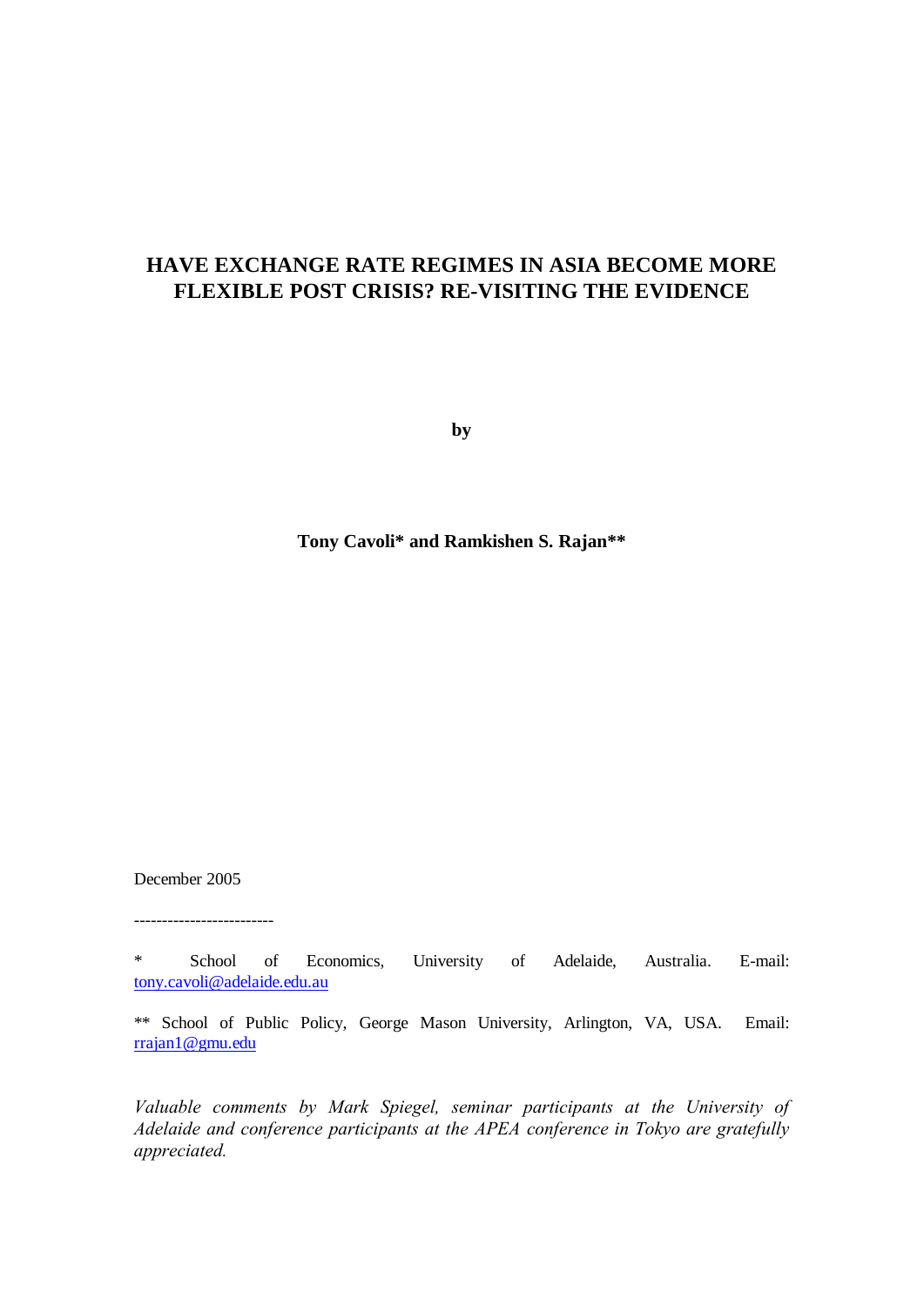# **HAVE EXCHANGE RATE REGIMES IN ASIA BECOME MORE FLEXIBLE POST CRISIS? RE-VISITING THE EVIDENCE**

## **Abstract**

There is a broad consensus that the soft US dollar pegs operated by a number of Asian countries prior to 1997 contributed to the regional financial crisis of 1997-98. There is, however, much less agreement on the types of exchange rate regimes operated by many Asian countries since the crisis. Can they still be characterized as soft US dollar pegs, or have they become genuinely more flexible? This paper revisits the evidence regarding the extent of exchange rate flexibility in the five Asian countries (Indonesia, Korea, Malaysia, the Philippines and Thailand) using alternative methodologies and data spanning the pre- and post-crisis time period. Given the diversity of measures of de facto regimes in the literature, the use of alternative methodologies in this paper is critical as a means of obtaining an accurate and robust indication of the type of exchange rate regime operated by a country.

*Keywords: Asia, exchange rate regime, inflation targeting, interest rates, reserves, soft dollar peg* 

*JEL Classification: F31, F33*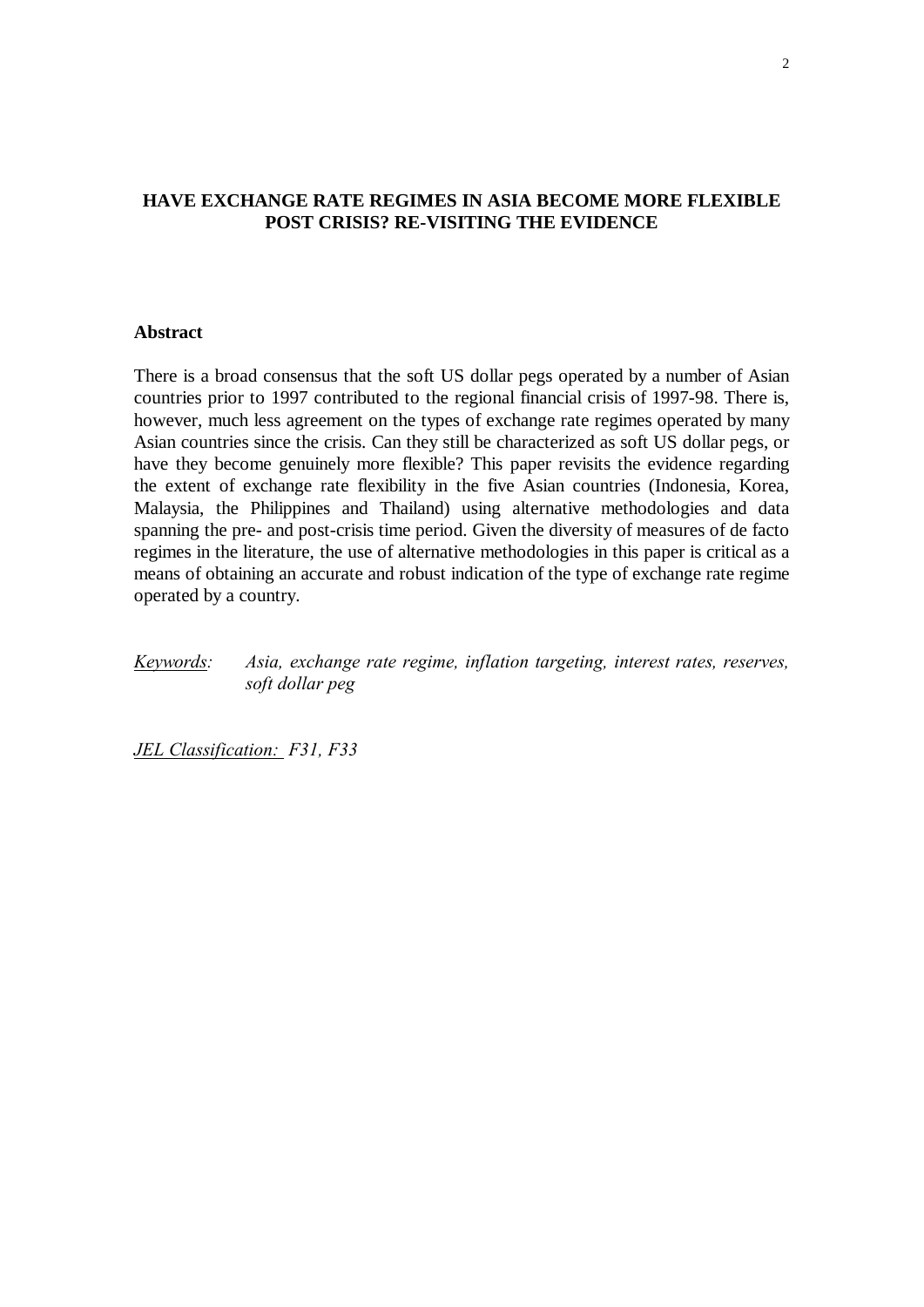# **1. Introduction**

 $\overline{a}$ 

There is a broad consensus that the soft US dollar pegs operated by a number of Asian countries prior to 1997 contributed to the regional financial crisis of 1997-98. There is, however, much less agreement on the types of exchange rate regimes operated by many Asian countries since the crisis. To be sure, among the crisis-hit countries, the Malaysian ringgit has been unambiguously fixed to the US dollar (at 3.80 Malaysian Ringgit per US dollar) since September 1998. In contrast, the four other crisis-hit countries, viz. Indonesia, Korea, the Philippines and Thailand, officially proclaimed to have floated their exchange rates while adopting a monetary policy strategy based on inflation targeting (see Table 1 and Cavoli and Rajan, 2005).

There is a burgeoning literature documenting that there can be a significant divergence between *de facto* and *de jure* exchange rate policies and regimes. Just how flexible have exchange rates in Asia become post crisis? Can they still be characterized as soft US dollar pegs as suggested by Calvo and Reinhart (2002), Fukuda (2002) and McKinnon (2001), or have they become genuinely more flexible as suggested by Baig  $(2001)$ , Hernández and Montiel  $(2001)$ , Kawai  $(2002)$ , and others<sup>1</sup>.

At a first glance, Figure 1 reveals that exchange rates do indeed appear to have become more flexible in recent years for all the countries except Malaysia. Even if the Asian currencies have become more flexible, what form has the flexibility taken, i.e. free floating, managed floating, basket pegging, etc? The extent and form of flexibility of Asian currencies post crisis is not solely of academic interest, being directly related to

<sup>&</sup>lt;sup>1</sup> Of course, apart from differences in methodologies and estimating techniques, divergences in results could be because of different time periods and frequency of data used (daily, monthly or quarterly).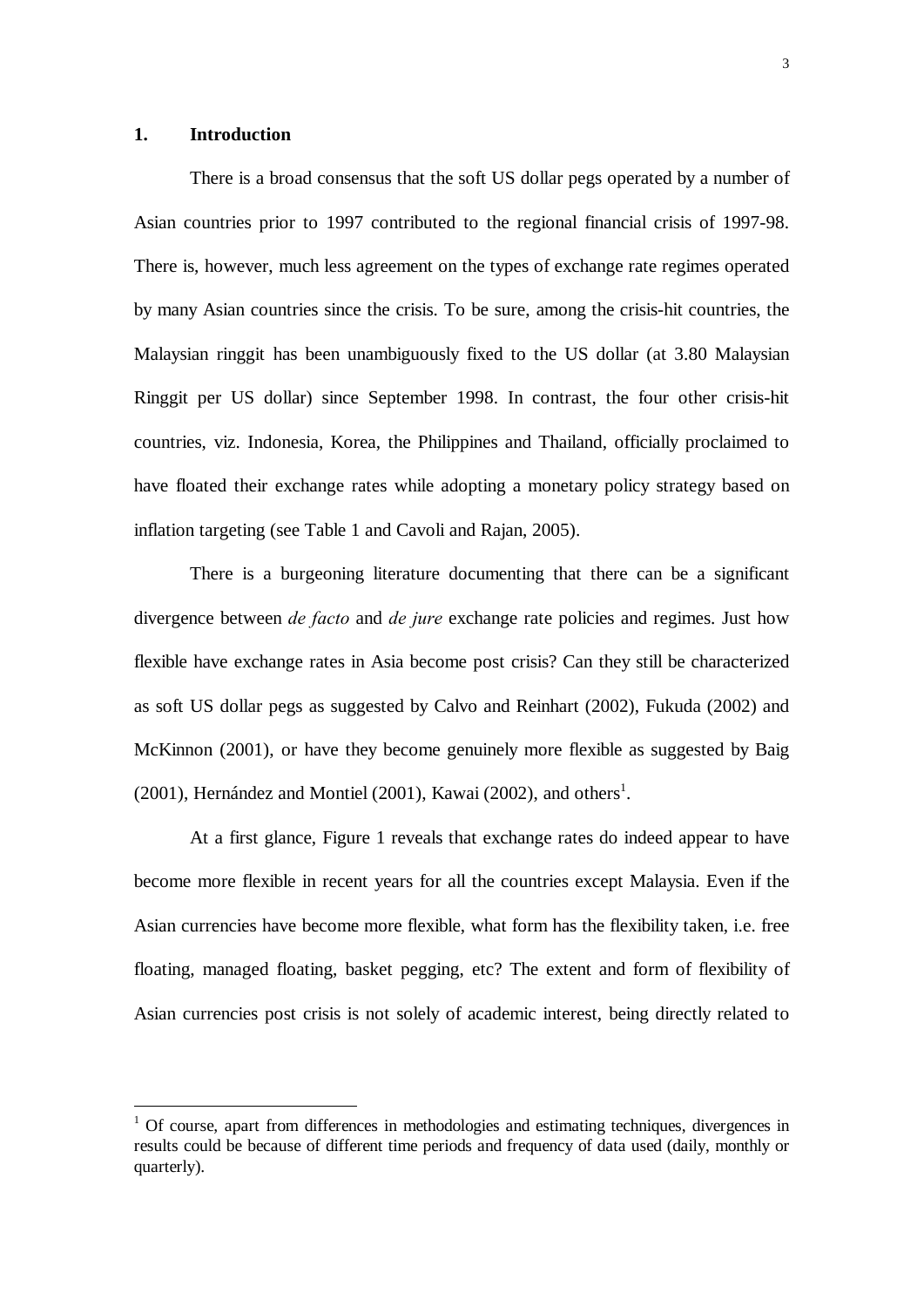the ongoing debate on the need for global macroeconomic adjustments and the manner in which such adjustments are to be attained (Rajan, 2004, 2005).

This paper revisits the evidence regarding the extent of exchange rate flexibility in the five Asian countries post crisis using alternative methodologies and data up to mid 2004. Different measures of *de facto* regimes inevitably capture different characteristics of any regime. As such, using a number of methodologies is critical as a robustness exercise – the existence of similar results from alternative methods allows us to form conclusions about exchange rate regimes with significantly greater confidence than if only one method was employed.

An important caveat is in order before proceeding. There are a number of recent papers on the topic of *de facto* regime classification -- for instance, see Bénassy-Quéré et al. (2004), Bubula and Otker-Robe (2002, 2003), Frankel et al. (2001), Calvo and Reinhart (2002), Kim (2003), Levy-Yeyati and Sturzenegger (2002), Reinhart and Rogoff (2002) and Shambaugh (2004). This paper does not concern itself with the methodology of actually classifying exchange rate regimes, but instead concentrates on detecting possible regime changes in the five Asian countries pre and post crisis.

The remainder of the paper is organized as follows. Section 2 examines the *de facto* regimes by investigating the unconditional volatilities of exchange rates, interest rates and international reserves using monthly data for the period January 1990 to July 2004. It also conducts more formal tests to ascertain the degree of exchange rate flexibility and the extent of intervention employed to control the volatility of the currency for the same period. The focus is on the difference in the variability of exchange rates, interest rates and international reserves in each Asian country pre and post crisis, as well as between the Asian countries and noted 'floaters' (Australia, New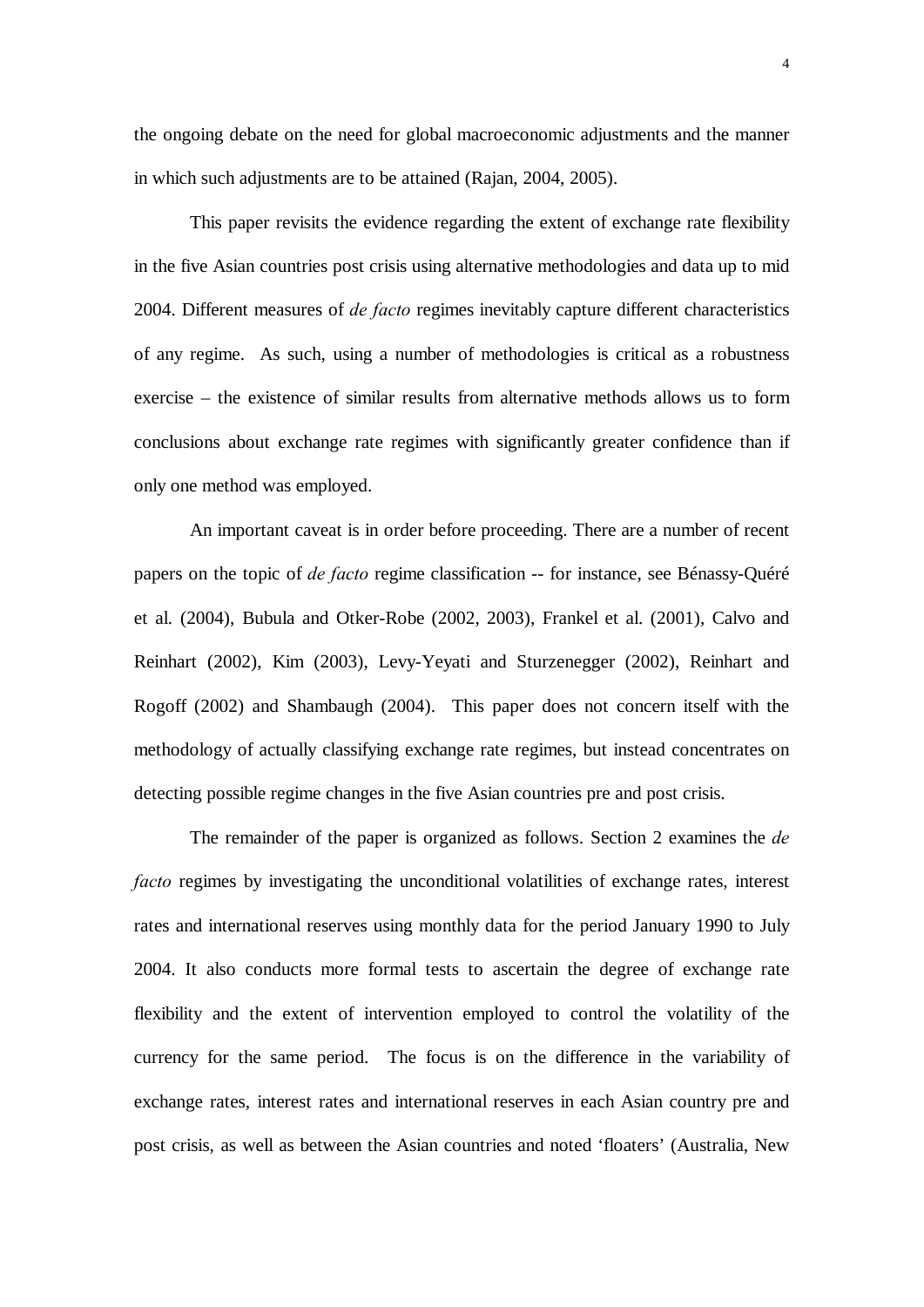Zealand, Canada, UK and USA) post crisis<sup>2</sup>. Section 3 computes a set of exchange market pressure (EMP) indices to provide a summary measure of the degree of flexibility (or inversely, the degree of intervention). Section 4 presents more formal tests on the extent to which each of the currencies examined have been pegged to the US dollar and to the Japanese yen using a useful extension of the methodology pioneered by Frankel and Wei (1994). Section 5 offers a summary and some concluding remarks.

# **2. Pre and Post Crisis Behaviour of Exchange Rates, Interest Rates and Reserves**

We attempt to do two things in this section. One, we investigate the behaviour of exchange rates, interest rates and reserves for the crisis-affected countries using monthly data for the period 1990 to 2004. The nexus between the volatilities of exchange rates, interest rates and reserves is important from a policy perspective in that it offers insight into whether central banks used interest rates or reserves to manage currency movements. Two, in order to assist with the comparison, we split the sample into the pre crisis and post crisis sub-samples. The volatilities of exchange rates, interest rates and reserves for the pre and post crisis samples are compared for each country and between the crisis-hit countries and the known 'floaters' of Australia, New Zealand, Canada, UK and USA (as defined by Calvo and Reinhart, 2002).

# **2.1 Standard Deviations of Exchange Rates, Interest Rates and Reserves**

 $2$  The monthly data are from the IMF-IFS CD and from the ADB-ARIC database from January 1990 to June 2004. Exchange rates per US dollar are taken from line *RF* of IFS, exchange rates per yen are calculated from the US/yen rate, and real effective exchange rate (REERs) are from the ADB-ARIC database. Reserves data are taken from lines *11*, *14* and *16c* of IFS, and interest rates are taken from line *60B* of IFS.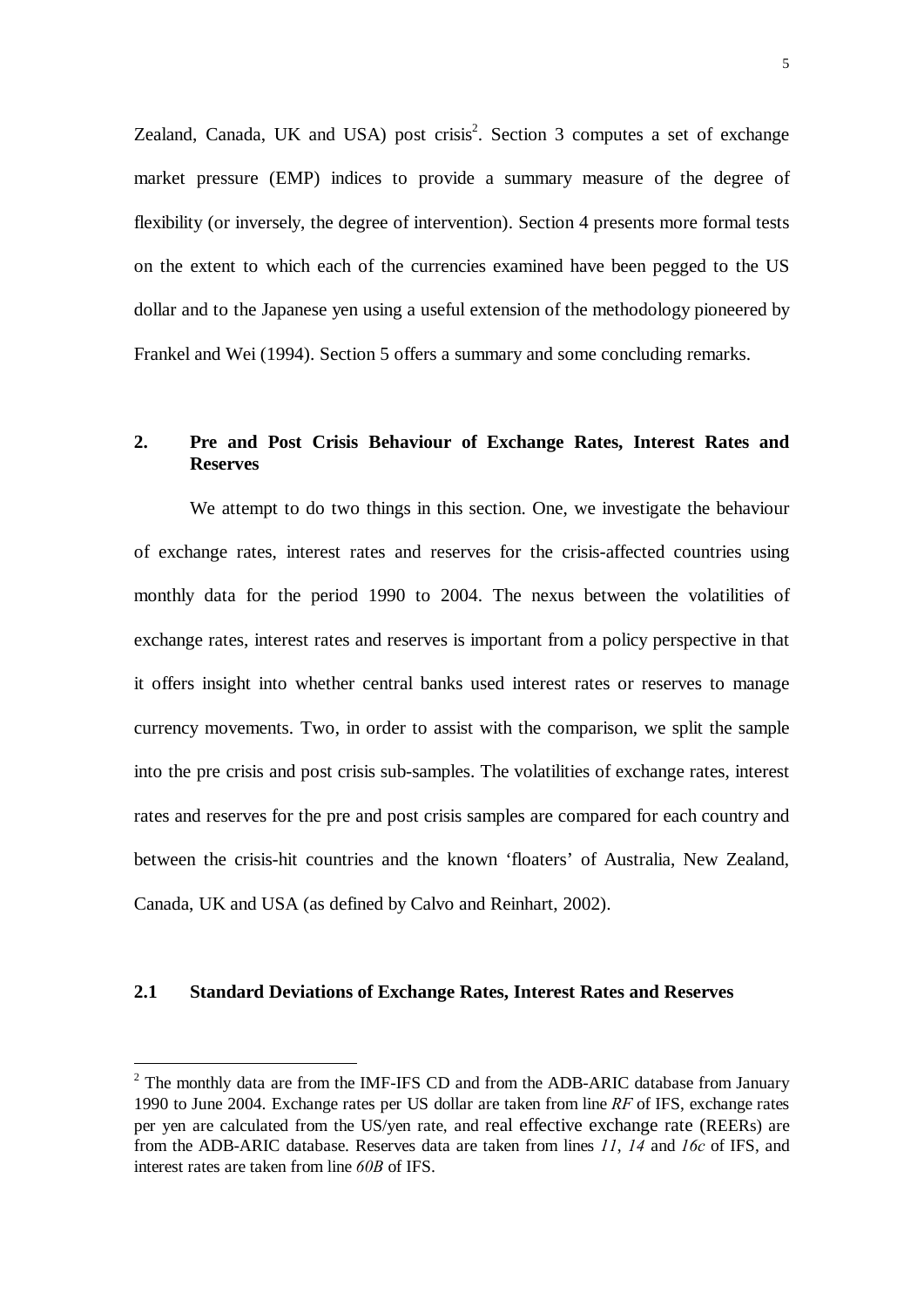Figures 2a to 2c present annual (calendar year) standard deviations of monthly percentage changes in exchange rates for the crisis-affected countries<sup>3</sup>.

 The extreme volatility of the exchange rates during the crisis of 1997-98 notwithstanding, the exchange rate volatilities in Korea, Thailand and Indonesia are significantly higher in the post crisis period, while there is no volatility of the ringgit against the US dollar, as would be expected (Figure 1). The differences in variability for the Philippines seem economically insignificant when eyeballing the data. Exchange rate volatility of the regional currencies against the yen does not appear to have increased discernibly pre and post crisis, except possibly for Indonesia (Figure 2b). The results for the real effective exchange rates (REERs) show similar but not as marked differences between the two periods compared to the volatilities of local currencies per US dollars (Figure 2c). Overall, the exchange rate volatilities offer some indicative initial evidence to support the claim that exchange rate regimes in Korea, the Philippines and Thailand have become more flexible post crisis.

It well known that unconditional exchange rate volatility alone cannot adequately describe the currency regime adopted by a country. This is because central banks could use interest rates and reserves as policy instruments to help actively manage or influence currency movements. Accordingly, in order to present a more complete account of the possible change of regime (i.e. degree of conditional exchange rate flexibility), the volatilities of interest rates and reserves must also be taken into account. Specifically, a regime considered to be less flexible will have relatively low exchange rate volatility, ceteris paribus<sup>4</sup>. If, in the event of relatively low exchange rate volatility and where

 $3$  The standard deviations for 2004 are for the first half of the year (January to June).

<sup>&</sup>lt;sup>4</sup> The *ceteris paribus* condition is, of course, critical as the implicit assumption is that there is no substantive change in the external environment. In order for a full analysis to be undertaken we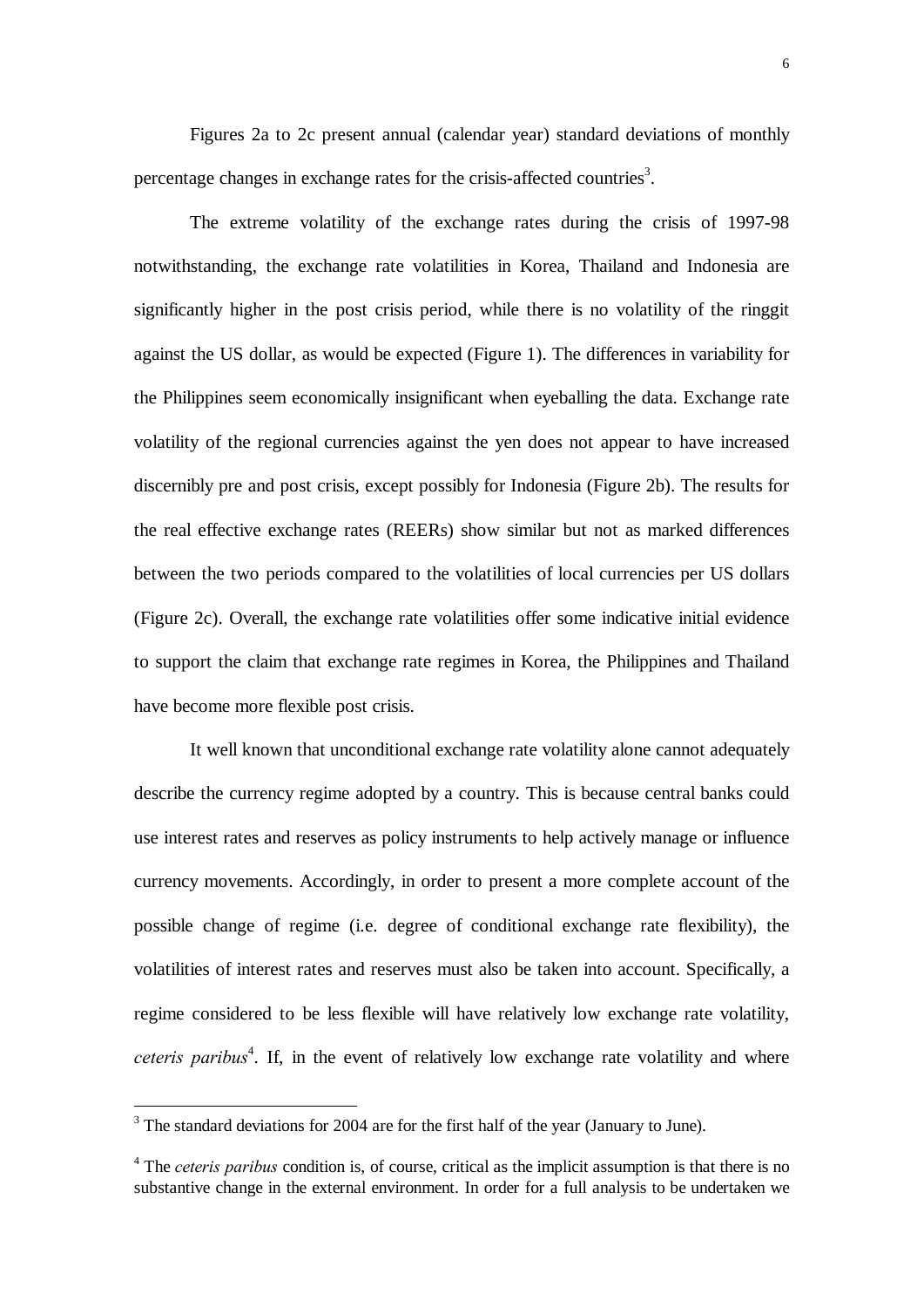reserve volatility is high but interest rate volatility is low, then it might be posited that reserves are the primary policy instrument (i.e. exchange rate intervention). If reserve volatility is low but interest rate volatility is high, then plausibly, interest rates might be the primary instrument for stabilizing the currency (Reinhart,  $2000$ )<sup>5</sup>.

Figure 3 examines the money market interest rates in annual standard deviation of monthly first differences. As is apparent, interest rates are clearly less volatile after the crisis, particularly for Korea, Thailand and the Philippines<sup>6</sup>.

 Figure 4 shows the annual standard deviations of the monthly deviation of foreign reserves (net foreign assets) from it Hodrick-Prescott (HP) trend. This is, in turn, scaled by lagged base money. This adjustment for trend is made to remove the effects of possible reserve accumulation by central banks that do not specifically related to day-to-day exchange rate management. Specifically, we know that Korea and other Asian countries (except the Philippines) have been accumulating reserves since 1998, a reflection of the fact that the currencies have been undervalued (Kim et al., 2004 and Hernández and Montiel, 2001). However, we are principally interested here in the management of volatility as opposed to management of the value of the exchange rate. In addition, reserves are scaled by lagged domestic monetary base in order to compare the magnitude of the reserve change in relation to the stock of money base in the system. Since reserves are used to alter relative monies, scaling the change in reserves offers

would need to estimate a monetary model or a related model that is able to capture the external factors that might have an impact on the exchange rate. The problems with fundamentals-based models of exchange rates are well known and do not need to be repeated here. Also see Willett (2004) for a useful discussion of the issue of trends versus volatilities when attempting to decipher exchange rate behaviour.

<sup>&</sup>lt;sup>5</sup> We are abstracting here from issues relating to sterilization of reserve intervention.

 $6$  Money market rates (IFS line  $60B$ ) are used as they appear to adequately represent the policy rate and offer sufficient volatility for the purposes of analysis.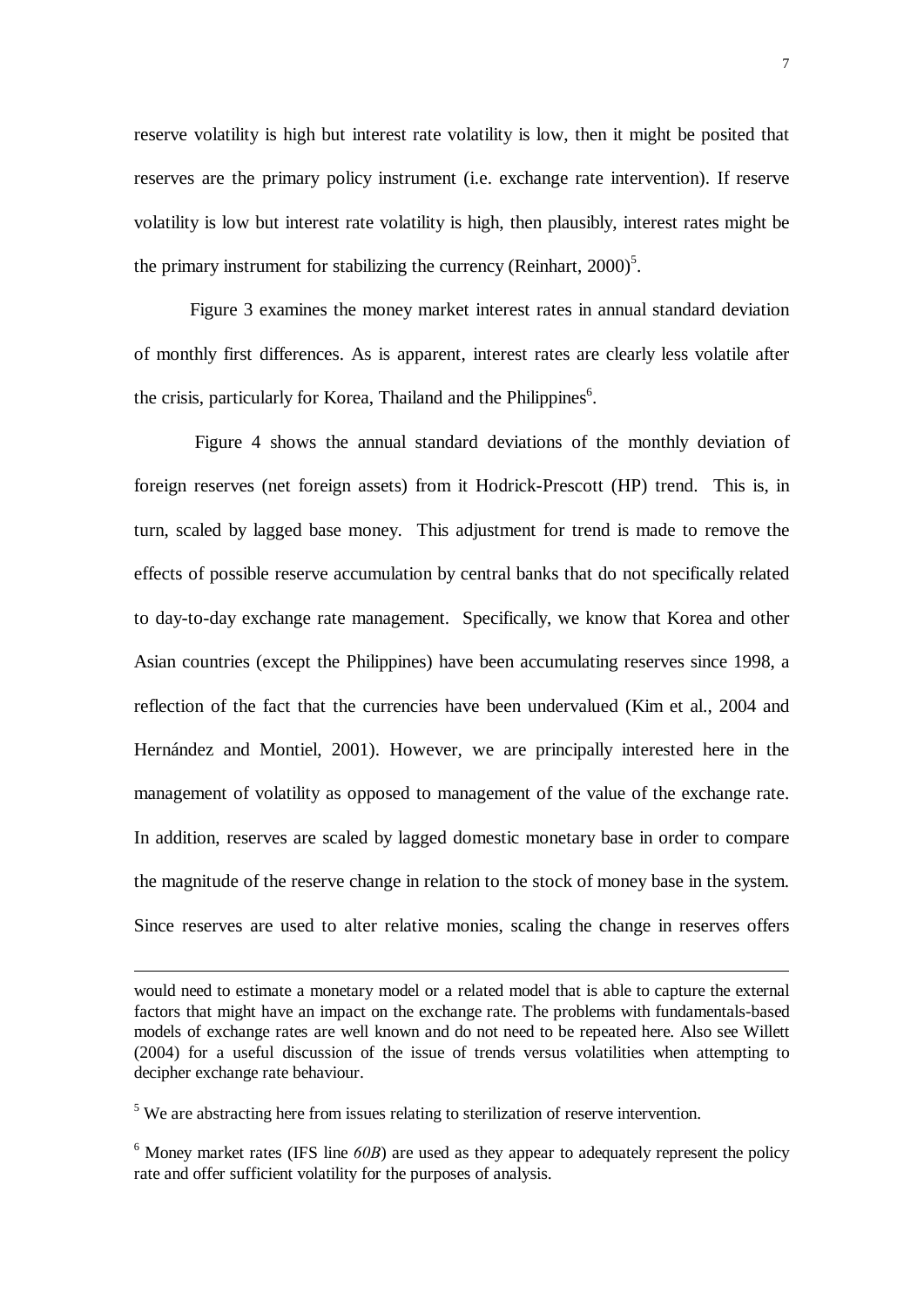some information about the proportion of the money base that is being used for intervention. From Figure 4, it can be seen that the differences in reserve volatility between the pre and post crisis periods are not easily detectable for most countries. Korea is a notable exception where it seems that reserves volatility has increased significantly post crisis (also see Willett, 2004). There is also evidence to suggest that reserve volatility for Indonesia may have diminished after the crisis.

 Comparing Figures 2a and 2c, it can be seen, at least for the local currency per US dollar and the REERs, that exchange rate volatility is higher post crisis, and that interest rates have become less volatile. The implication regarding the volatility of reserves is harder to categorically determine. The conclusion is that the exchange rate regimes for Korea, Thailand, Indonesia and the Philippines have become more flexible post crisis. The reverse is true for Malaysia. However, this conclusion is clouded somewhat by the volatility of reserves, where there is little evidence to support a conclusion of increased flexibility. In fact, Korea seems to be using reserves more aggressively after the crisis than before, while the volatility of international reserves does not appear to have materially decreased post crisis for Thailand and the Philippines.

## **2.2 Pre versus Post crisis Volatilities and Comparison with Known Floaters**

 Table 2 presents the standard deviations of exchange rates, interest rates and reserve changes as before for the five Asian countries and for the known floaters for the pre and post crisis sample periods. We define the pre crisis sample as spanning the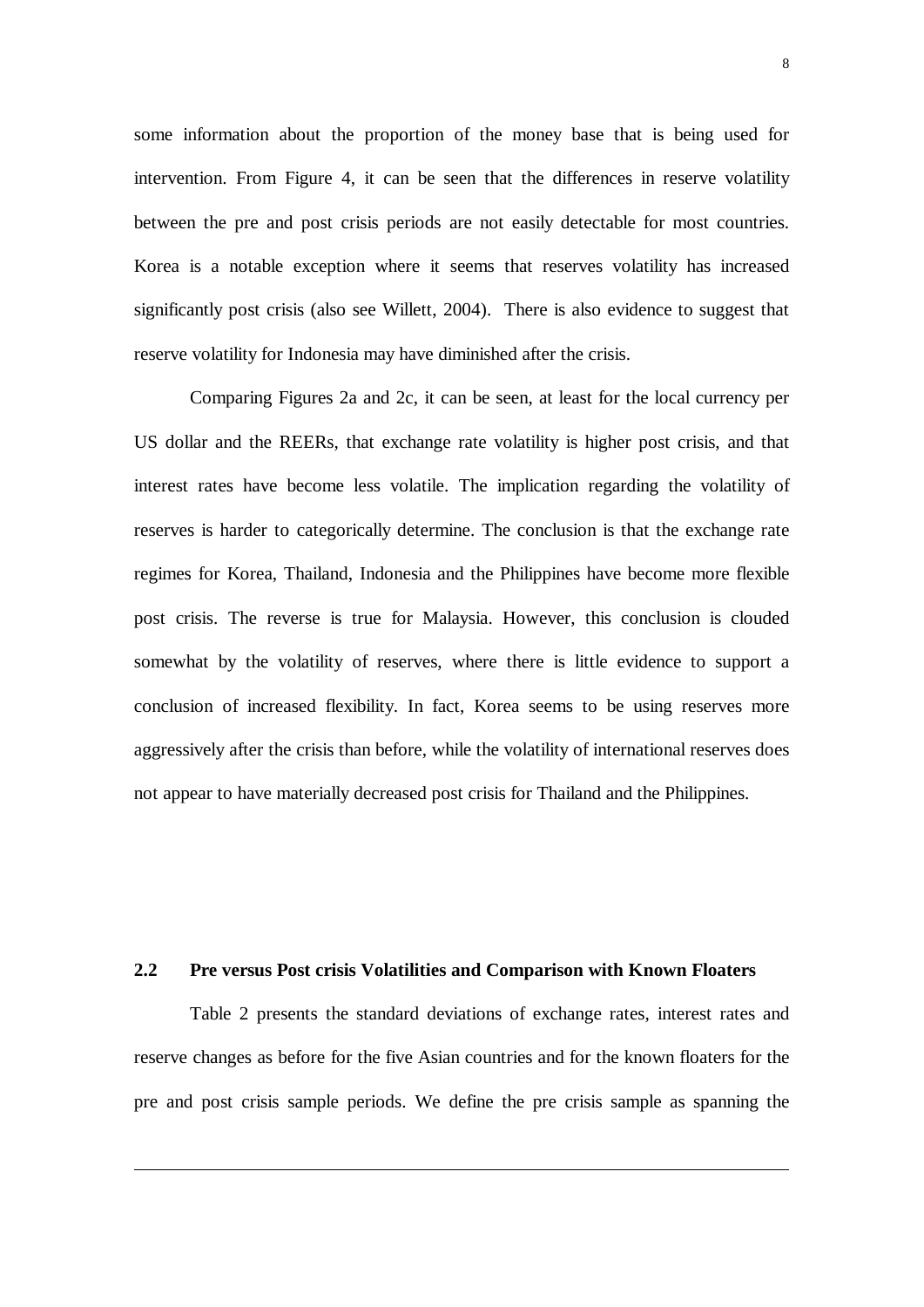period 1990:1 to 1997:3, while the post crisis sample period is 1999:6 to  $2004:6^7$ . We aim to do two things here. First, we compare the relative volatilities in a single country over the two sample periods. Second, we compare the post crisis samples of the five Asian countries with the known floaters.

A comparison of each sample confirms the conclusions of the previous section. Irrespective of how the exchange rate is expressed (i.e. vis-à-vis the US dollar, yen or REER), its volatility after the crisis increased for Korea, Thailand and Indonesia, decreased for Malaysia, and remained more-or-less stable (with a bias to a slight decrease) in the Philippines. Correspondingly, interest rate and reserve volatility decreased after the crisis for the most part, although there are a few important exceptions. The first relates to interest rates in Indonesia. Unlike in the other countries, they have become more variable after the crisis. Along with a post crisis reduction in reserve volatility, this suggests that interest rates are possibly used more frequently as a policy instrument<sup>8</sup>. The second exception is the increase in reserve volatility in Korea. Is this an indication of some desire to continue to use reserves as an exchange rate management tool?

 As in Baig (2001) and Calvo and Reinhart (2002) and others, we compare the post crisis volatilities for the Asian countries and the known floaters. For the most part the exchange rate variation is lower for those countries in the Asian sample than for the

 $<sup>7</sup>$  Thus, we define the crisis period as being between 1997:4 and 1999:5. There is, admittedly, a</sup> degree of ad-hocism in the choice of these periods. For instance, Hernández and Montiel (2001) Taguchi (2004) take the post crisis period to be 1991:1. Our choice of 1999:5 as being the end of the crisis is derived from simple robustness tests -- we found that, by and large, the post crisis results were reasonably robust as we kept working backwards from the end of the sample and expanding the sample size until 1999:6, beyond which the results began to change (quite significantly in some cases).

<sup>&</sup>lt;sup>8</sup> Of course, it could also be that the market risk element of interest rates (i.e. risk premium) has become more volatile as well.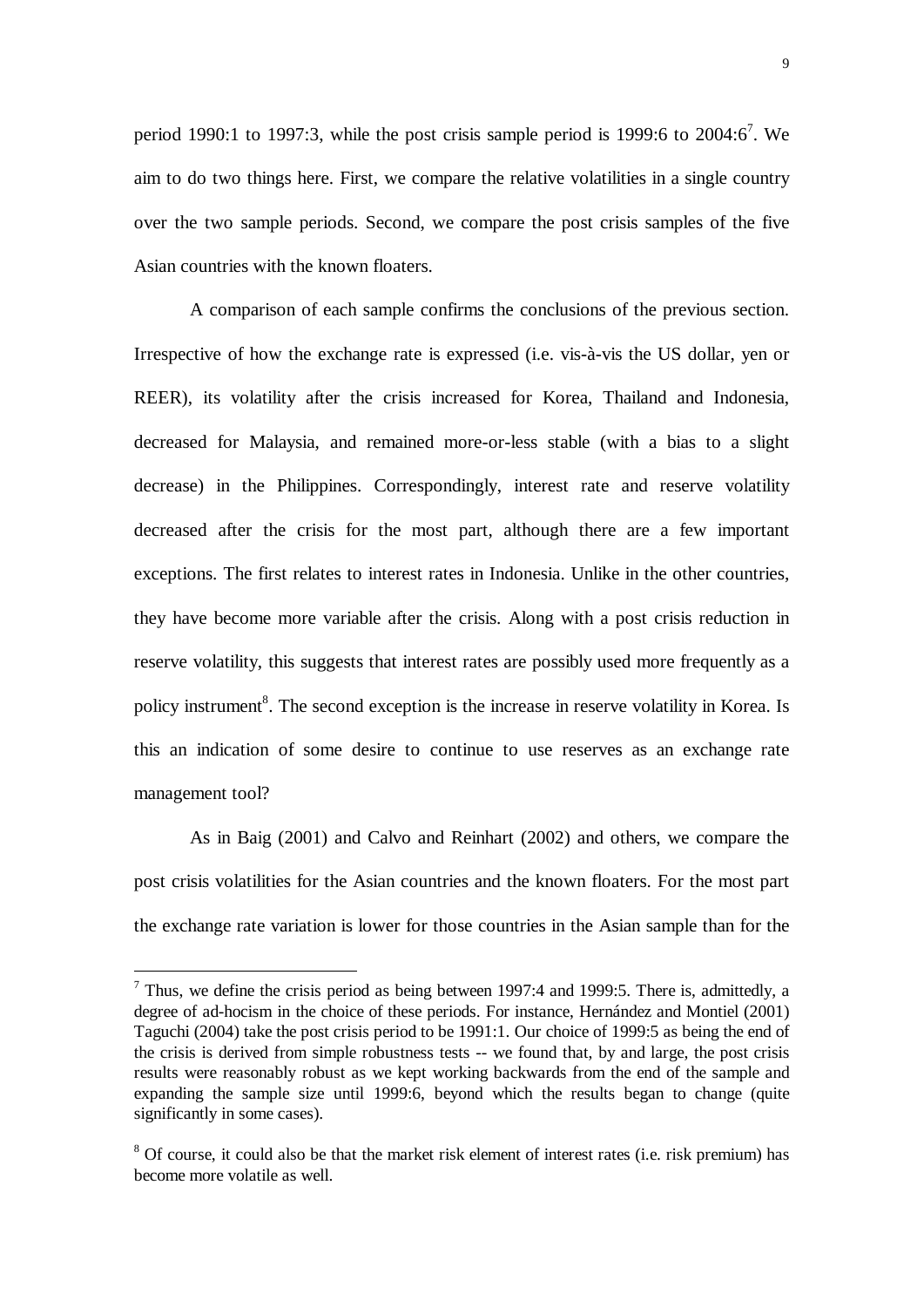floaters. The interest rate volatility in the floaters is also lower, suggesting that they are less inclined to intervene using interest rate policy. (Interest rate smoothing appears to be a more important objective among industrial countries). With regard to the volatility of reserves, it appears that New Zealand is an outlier here, and that the floaters possess less variation in reserves<sup>9</sup>.

Thus, the simple analysis undertaken thus far leads to the conclusion that, with the exception of Malaysia, the Asian countries have moved towards more flexible exchange rates. However, the Asian currencies are clearly far less flexible than the known floaters, suggesting some degree of continued market intervention to stabilize the exchange rate<sup>10</sup>. Results of this nature have led many to hypothesize about a possible "Fear of Floating" in some emerging market economies (for instance, see Baig, 2001 and Calvo and Reinhart, 2002).

#### **3. Exchange Market Pressure (EMP) Indices**

# **3.1 Defining the Indices**

 $\overline{a}$ 

 As discussed, it is important to simultaneously consider the three variables (viz. exchange rates, interest rates and reserve changes) to obtain a proper perspective on the

<sup>&</sup>lt;sup>9</sup> New Zealand is an interesting case is that it has not chosen to hold its own reserves, the bulk of its reserves having been borrowed. However, the Reserve Bank of New Zealand (RBNZ) has recently taken steps to bolster its capacity to intervene in the foreign exchange market to influence the level of the New Zealand dollar in certain circumstances.

 $10$  Of course, it could also be that the floaters are faced with a different set of shocks to the Asian countries.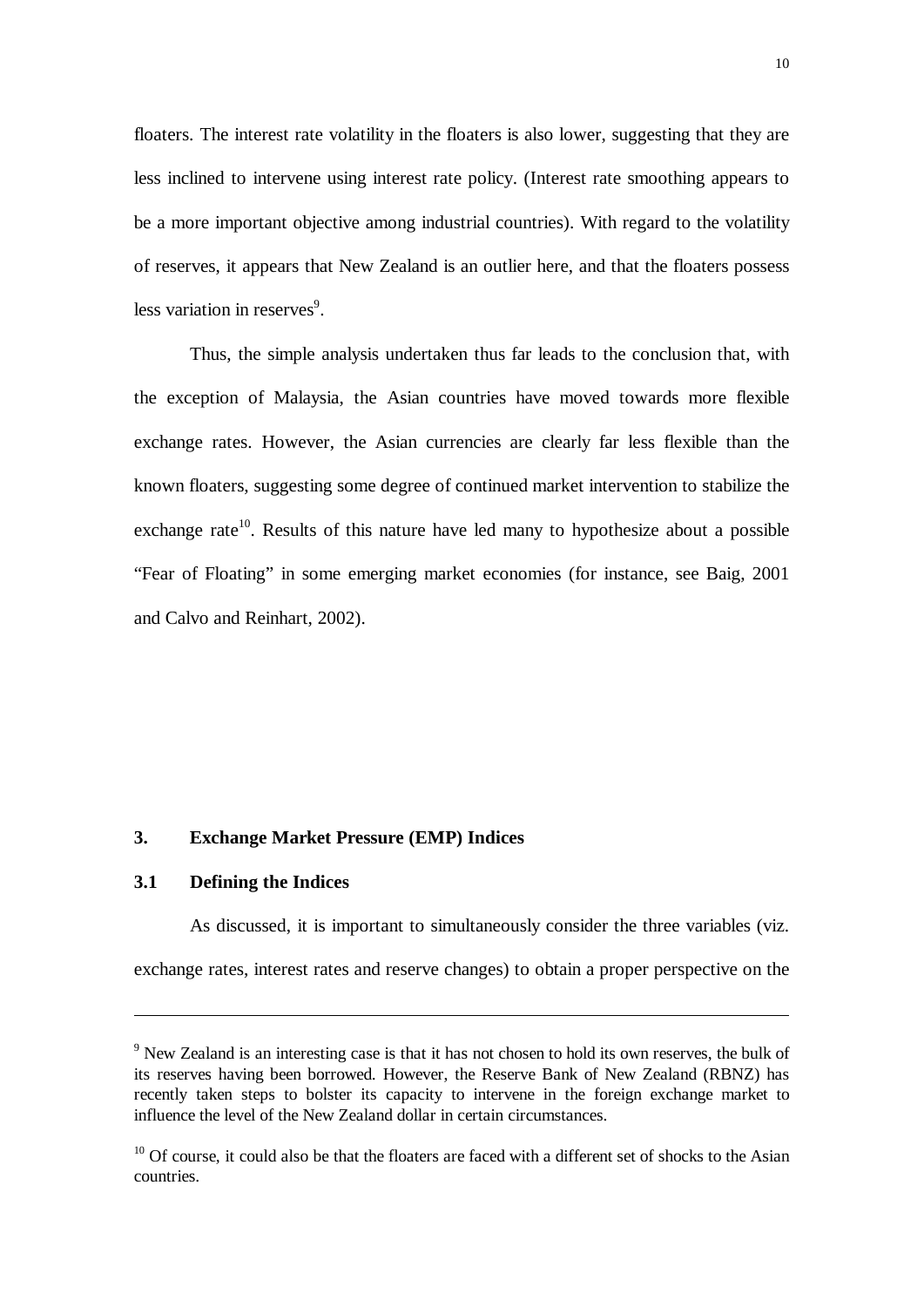extent of exchange rate flexibility (or inversely, the extent of intervention). One way of incorporating all these variables would be to compute an exchange rate pressure (EMP) index. This section presents two sets of simple EMP indices based on Baig (2001), Bayoumi and Eichengreen (1998), Glick and Wihlborg (1997) and Calvo and Reinhart (2002):

$$
Index \t1 = \sigma_{ER}/(\sigma_{ER} + \sigma_{NFA})
$$
 (1)

$$
Index 2 = \sigma_{ER}/(\sigma_{ER} + \sigma_{NFA} + \sigma_{IR})
$$
 (2)

where  $\sigma_{ER}$  is the annual standard deviation of monthly (log) percentage difference in the exchange rate,  $\sigma_{IR}$  is the annual standard deviation of monthly first differences in money market rates, and  $\sigma_{NFA}$  is the annual standard deviation of the monthly deviation of reserves from its HP trend (and scaled by lagged Money Base). All standard deviations are calculated as in the previous sections.

 While there are a number of different types of EMP indices (for instance, see Guimãeres and Karacadag, 2004), the particular set of indices were chosen because they are easily aligned with the discussion of the previous section about the role of interest rates and/or reserves as policy instruments. For instance, a low index value in this instance may imply less exchange rate flexibility or a higher level of intervention. Other things being equal, higher reserve volatility will reduce the index value, possibly suggesting that reserves are being employed as a monetary policy tool in order to limit exchange rate flexibility.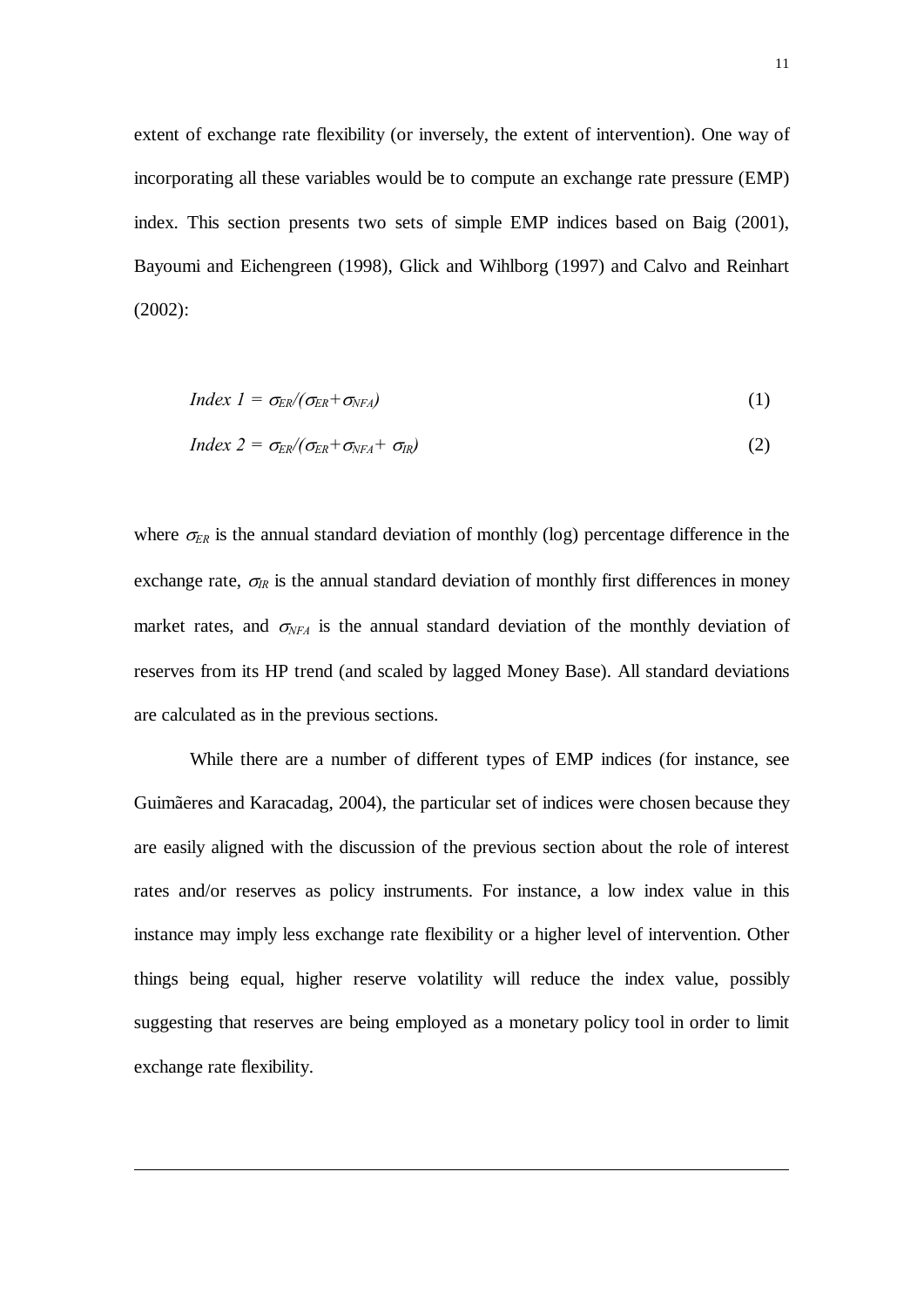Index 1 measures the possible effects of reserve intervention but ignores the effects of interest rates. Baig (2001) and Bayoumi and Eichengreen (1998) are primarily concerned with this type of index as interest rate movements contain market as well as policy determinants<sup>11</sup>. While this is true, the same can be said of reserves data – which are not cleansed of currency valuation changes<sup>12</sup>. It may be worth evaluating the effects of interest rate based intervention in light of the move by some Asian central banks towards inflation targeting and the use of interest rate rules (Cavoli and Rajan, 2005). Hence, Index 2 is a generalized index capturing both reserve and interest rate intervention. By construction, each index presents values bounded by 0 and 1, and the weights attributable to each variable in the denominator of the index are equal.<sup>13</sup>

#### **3.1 Interpreting the Results**

 $\overline{a}$ 

As in the previous section, three measures of the exchange rate are used, viz. local against the US dollar, the yen, and the REER. The results are presented in Figures 5 and 6. Figures 5a to 5c show Index 1 for the US dollar, yen and REER, respectively. Figures 6a to 6c show Index 2 for the US dollar, yen and REER, respectively

Focussing on Index 1, an examination of Figures 5a to 5c tends to confirm that, pre-crisis, there was a greater inclination on the part of central banks to intervene in the

<sup>11</sup> Willett (2004) uses a measure referred to as the "intervention index", which is merely *1- Index l*, i.e.  $\sigma_{NFA}/(\sigma_{ER}+\sigma_{NFA})$ .

 $12$  Cleansing the data to focus only on reserves change due to policy intervention rather than valuation changes is not possible as most countries do not provide data on the currency composition of reserves.

<sup>&</sup>lt;sup>13</sup> The calculation of weights in indices of this type is a critical feature of the literature on EMP. In some cases theory is used as the basis for determining the weights (for instance, see Girton and Roper, 1977), while in other cases, empirical methods are employed to select the weights (for instance, Pentecost et al,, 2001 make use of principal components analysis).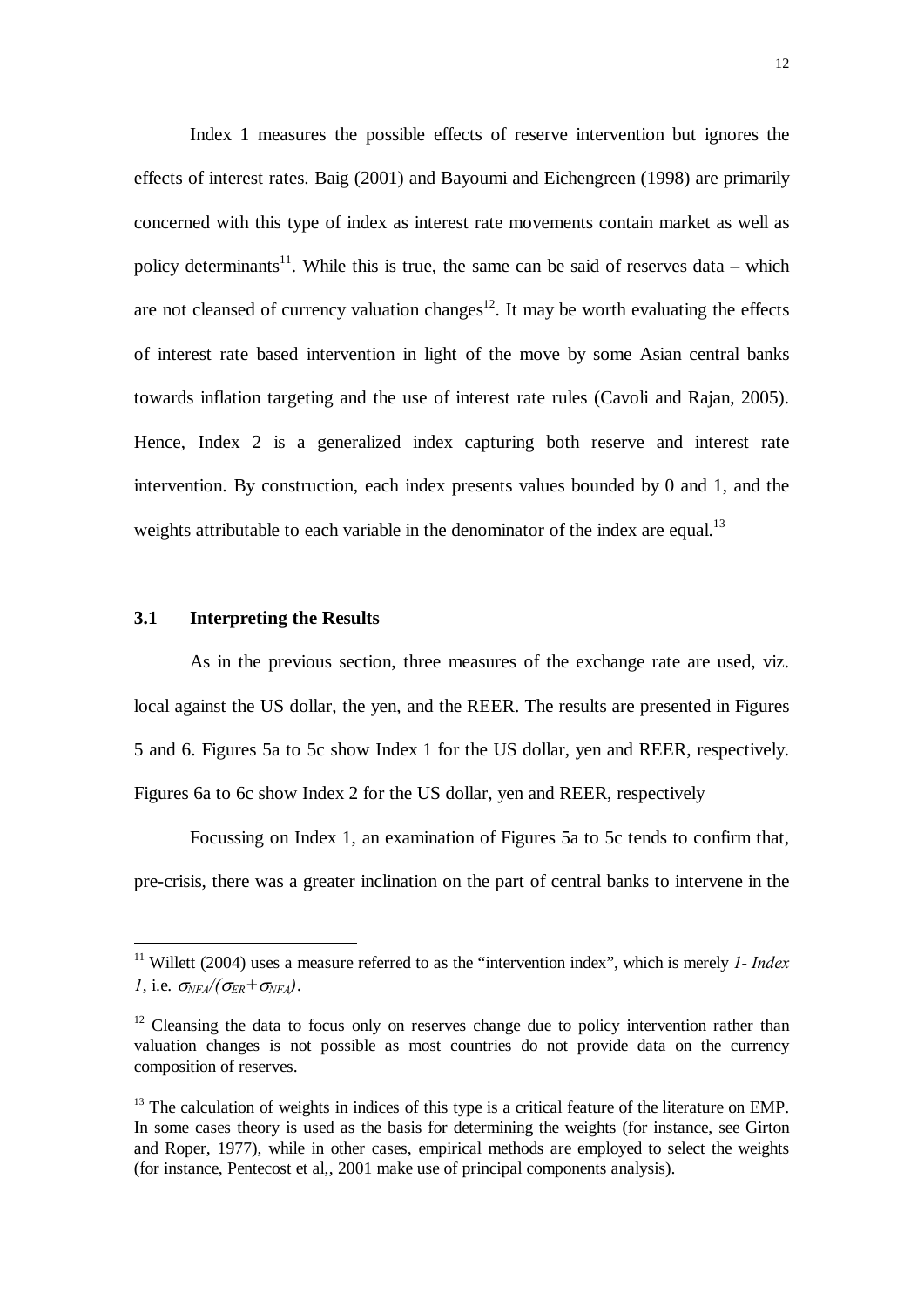market against the US dollar, most so in the case of Indonesia and Thailand. Both these countries appear to have become fairly flexible post crisis as evidenced by the rise in their respective EMPs, especially vis-à-vis the US dollar. Less obvious results are obtained in the case of the Philippines, while the Malaysian ringgit has become completely inflexible vis-à-vis the US dollar. Somewhat surprisingly, after a period of some flexibility, the Korean won appears to be becoming less flexible against the US dollar.

Looking at the local currency per yen, pre crisis the regional currencies appeared to have been fairly flexible vis-à-vis the yen. This suggests that local central banks allowed their currencies values relative to the yen to be determined by the yen/US rate, so–called "third currency phenomenon". Thus, prior to 1997, if regional countries had given greater weight to the yen in their baskets pre crisis, there would have been lower degrees of regional real exchange rate overvaluations following the nearly 50 percent nominal appreciation of the US dollar relative to the yen between June 1995 to April 1997 (which in turn led to a rise in the value of the regional currencies relative to the yen) (Bird and Rajan, 2002 and Rajan, 2002). Post crisis, while there does not appear to be any discernible change in the degree of flexibility of the Indonesian rupiah, the Philippine peso, the Thai baht and the Malaysia ringgit vis-à-vis the yen post crisis, while the Korean won has become relatively less flexible vis- $\hat{a}$ -vis the yen post crisis<sup>14</sup>.

Based on the foregoing analysis, as would be expected, while the Thai baht has become more flexible in REER terms, the won seems to have become less so. Indeed, comparing Figures 5a, 5b and 5c, it is apparent that while the EMP of the Korean won vis-à-vis the US dollar was lower than the yen or the REER pre crisis, post crisis its

 $14$  Oh (2004) also finds that the Korean won has displayed increasing co-movements with the yen post crisis.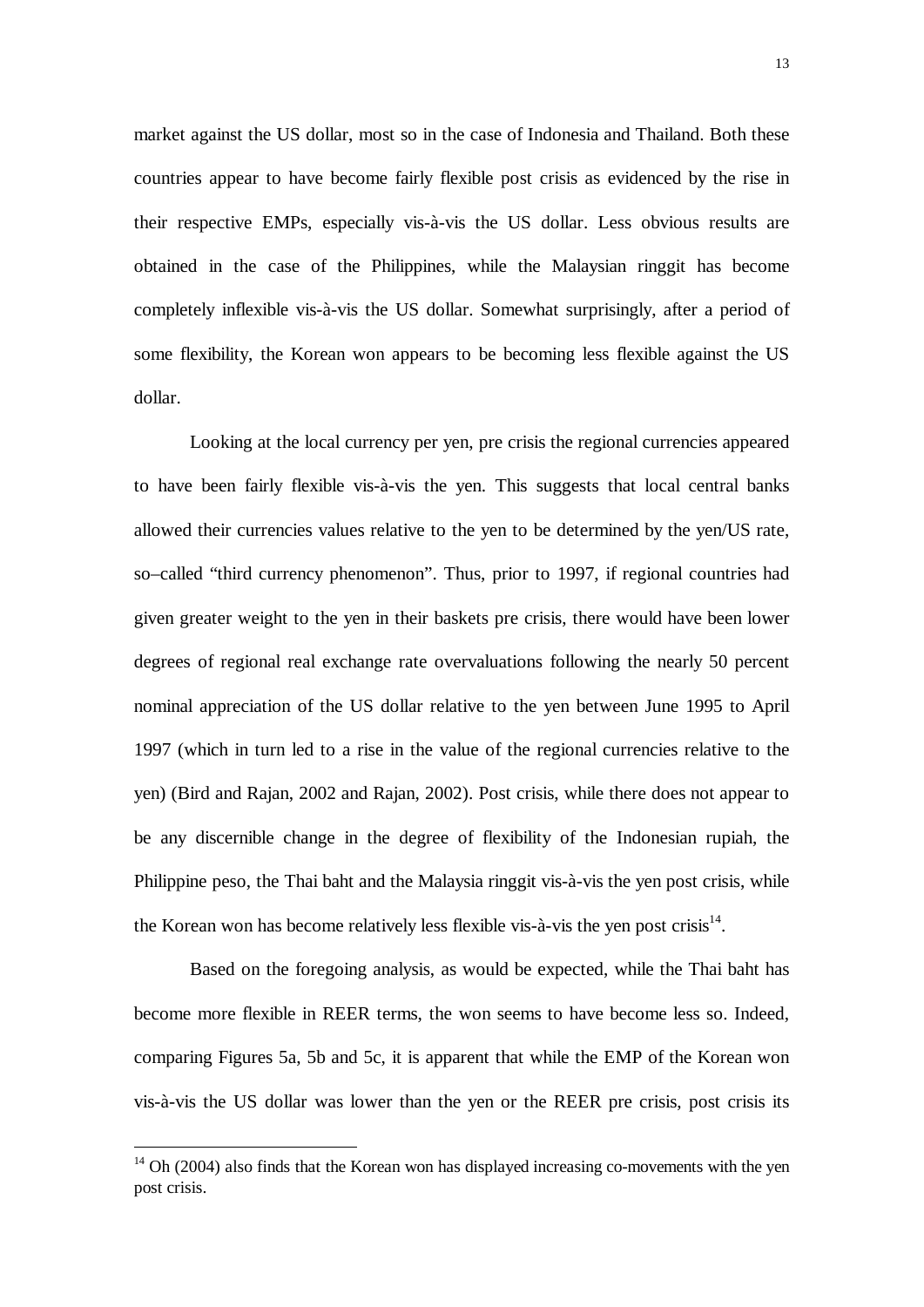EMP vis-à-vis the REER was equivalently low for all three. This suggests that while the won may have been heavily managed relative to the US dollar prior to the crisis, there is some evidence to suggest it has become more managed relative to a basket (involving the yen and US dollar), such that the won's REER is relatively stable.

 How robust are these results? If one examines Figures 6a to 6c (using Index 2), we reach the same conclusion that the regional currencies with the exception of the Malaysian ringgit have become more flexible vis-à-vis the US dollar post crisis. As discussed above, the Korean won appears to be reverting to a soft dollar peg. Interestingly, however, the further conclusion that the won may be more heavily pegged to the REER than the US dollar post crisis no longer holds. The reason for this is the rise in the Korean won's EMP post crisis relative to the yen compared to the previous conclusion of a decline (compare Figure 5b and 6b). However, the finding that the Thai baht has become relatively more flexible in general (relative to the US dollar, the yen and in REER terms) continues to hold.

#### **4. Extent of Influence of the US Dollar and the Yen in Asian Currencies**

 One of the main results from the previous two sections is that the extent of intervention in the US dollar has decreased for the most part, but there appears to be evidence supporting a reversion to a US dollar peg in some instances, particularly in the case of Korea. However, there is some degree of uncertainty as to whether the Korean won is following (pegged to?) the yen more closely post crisis. This section presents two sets of formal tests (OLS and Kalman Filter based estimates) to ascertain the degree to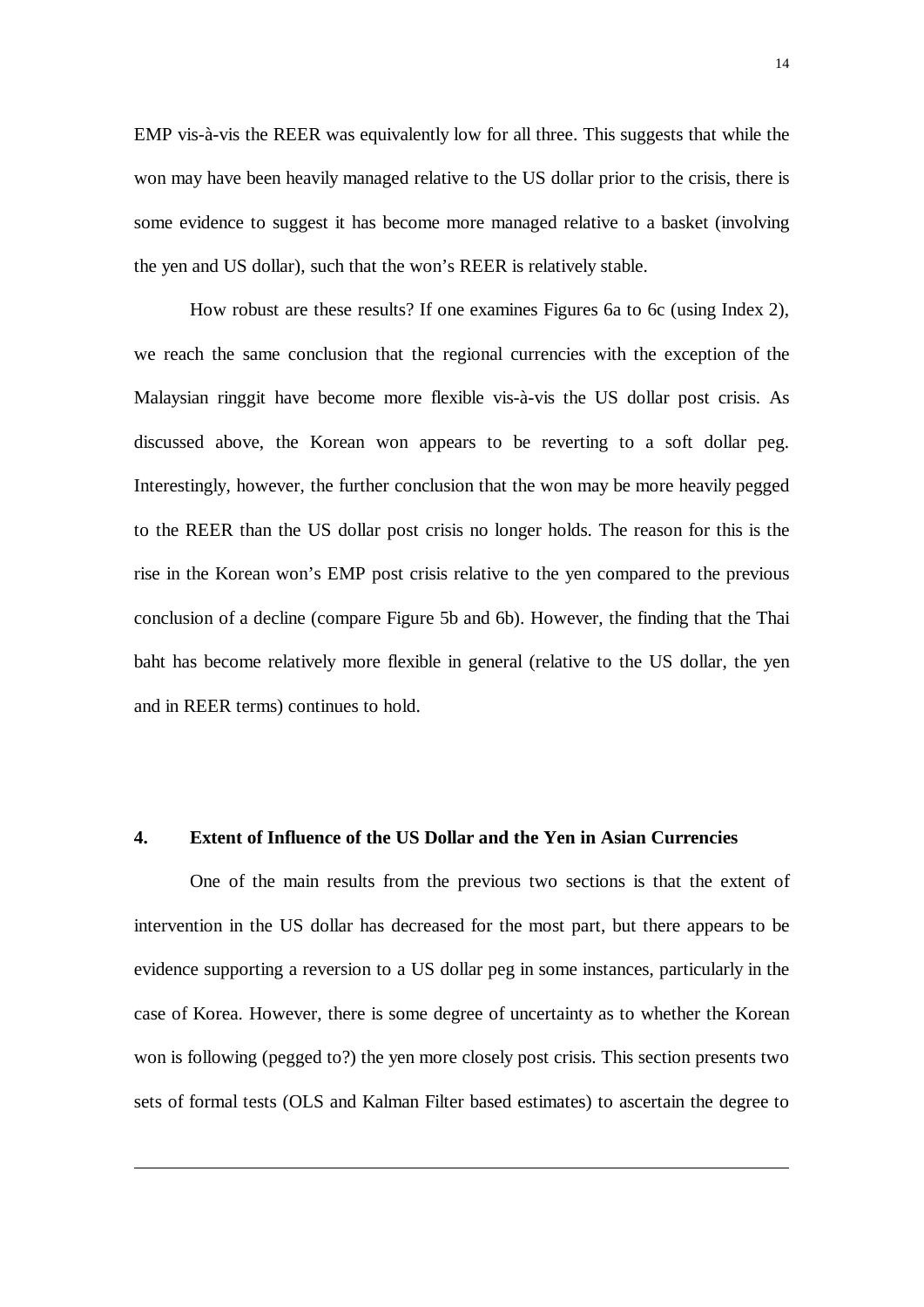which local currencies have been and continue to be influenced by the US dollar and by the yen

### **4.1 Influence of the US Dollar and Yen – Time Invariant Results**

The first set of tests is based on the well-known work by Frankel and Wei (1994). The method essentially involves conducting an OLS test of the local currency on other currencies that are considered to influence the former. Each currency is expressed in terms of an 'independent' numeraire. The equation examined is as follows:

$$
ER_t = \beta_0 + \beta_1 US_t + \beta_2 JP_t + \mu_t \tag{3}
$$

where *ER* refers to the local currency. All currencies are expressed in log differences and the numeraire currency used is the Swiss franc. As with the empirical results in the previous section, the pre crisis sample is 1990:1 to 1997:3 and the post crisis sample is 1999:6 to 2004:6.

Table 3 presents the pre and post crisis values of  $\beta$ <sup>*l*</sup> and  $\beta$ <sup>2</sup> for Korea, Thailand, Indonesia, and the Philippines<sup>15</sup>. Only the pre crisis regressions are presented for Malaysia given the country's stated post crisis rigid fix to the US dollar. The coefficient values are interpreted as the degree of influence of the US dollar and yen, respectively, on the local currency. A larger *β* value is suggestive of a high degree of influence of the US dollar, and hence possible intervention in the market for that currency. This said, it is important to note that a large positive and significant coefficient on  $\beta$ <sup>*I*</sup> does necessarily imply strong US dollar pegs. As Hernández and Montiel (2001) note "(such) results are

 $15$  When interpreting the significance levels of the coefficient estimates it is important to be aware of the possible existence of multicollinearity in models of this type.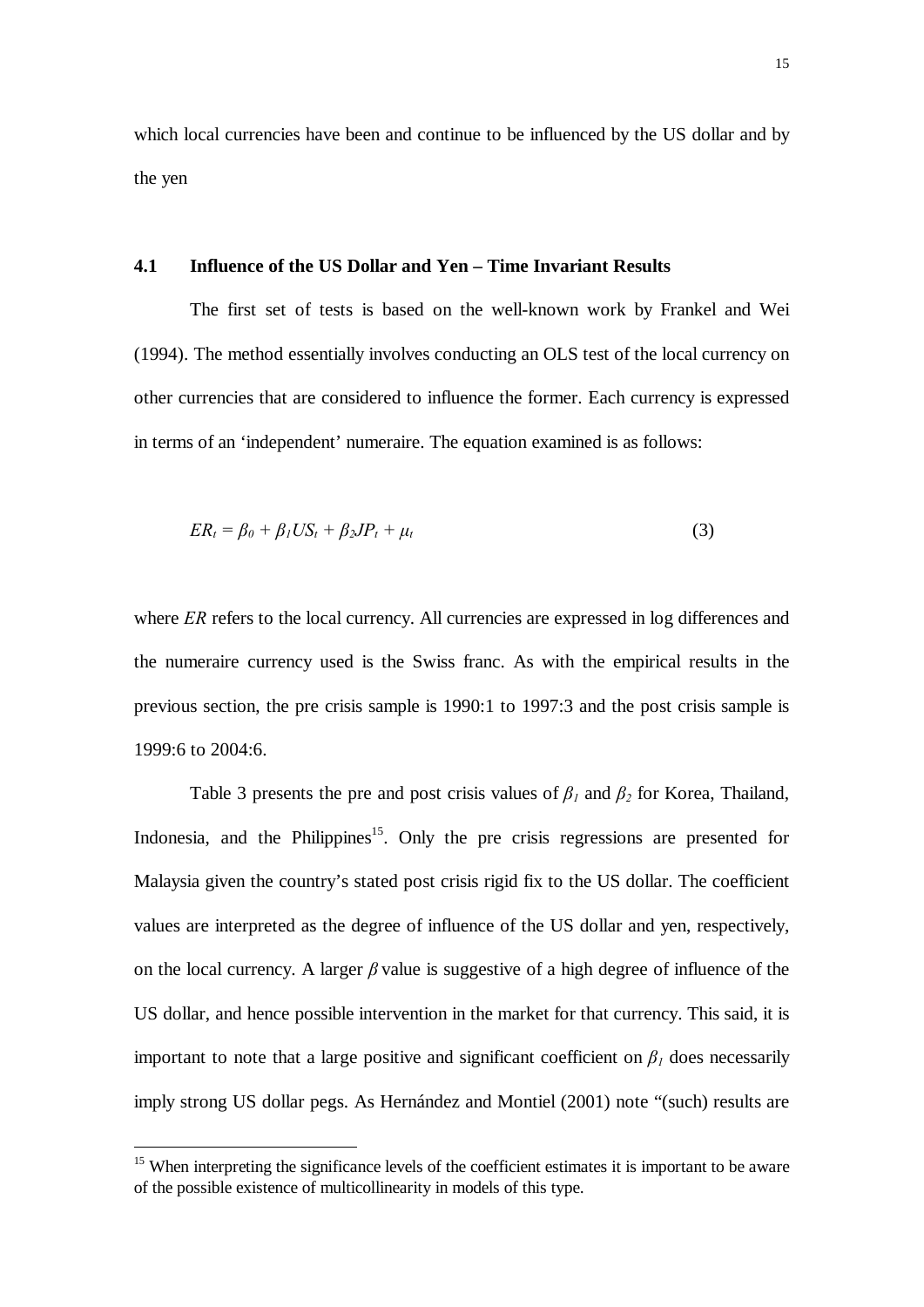consistent either with a tight peg against the U.S. dollar…or with a much looser currency link to the dollar combined with tight economic links to the dollar area and a relative absence of independent shocks during the sample period".

The results based on the simple OLS in Table 3 reveal that the value of  $\beta_l$  has fallen after the crisis. By and large, this validates the results from the previous sections in that the degree of flexibility against the US dollar has increased after the crisis. Not only has the value fallen, but the level of significance has declined as well, possibly an indication of a reduction in the tightness of the peg to the US dollar. Also noteworthy is the increase in the degree of influence of the yen after the crisis. This is noticeable across-the-board. It should be noted though that the significance levels are lower for the yen than for the US dollar. This is broadly consistent with the results in Section 3, whereby the EMPs of the currencies using the US dollar have generally risen post crisis and have fallen relative to the yen, but the former still exceeds the latter.

#### **4.2 Influence of the US Dollar and Yen – Time Varying coefficients**

 $\overline{a}$ 

The relative degree of significance between the US dollar and the yen can be explored further by applying the Kalman Filter to the regressions<sup>16</sup>. Such regressions allow for the coefficient's evolution to be tracked over the entire sample. The model used is as follows:

$$
ER_t = \beta_0 + \beta_{1t}US_t + \beta_{2t}IP_t + \mu_t \tag{3}
$$

<sup>&</sup>lt;sup>16</sup> Essentially, it is an algorithm that calculates the linear least squares of the state vector  $(\beta)$ given all available data at that point in time. The state vector and its mean squared error are estimated recursively and each estimation is used to obtain the time varying parameters sought in our tests. See Cuthbertson et al. (1992) for a discussion of Kalman Filter methods in an exchange rate determination model.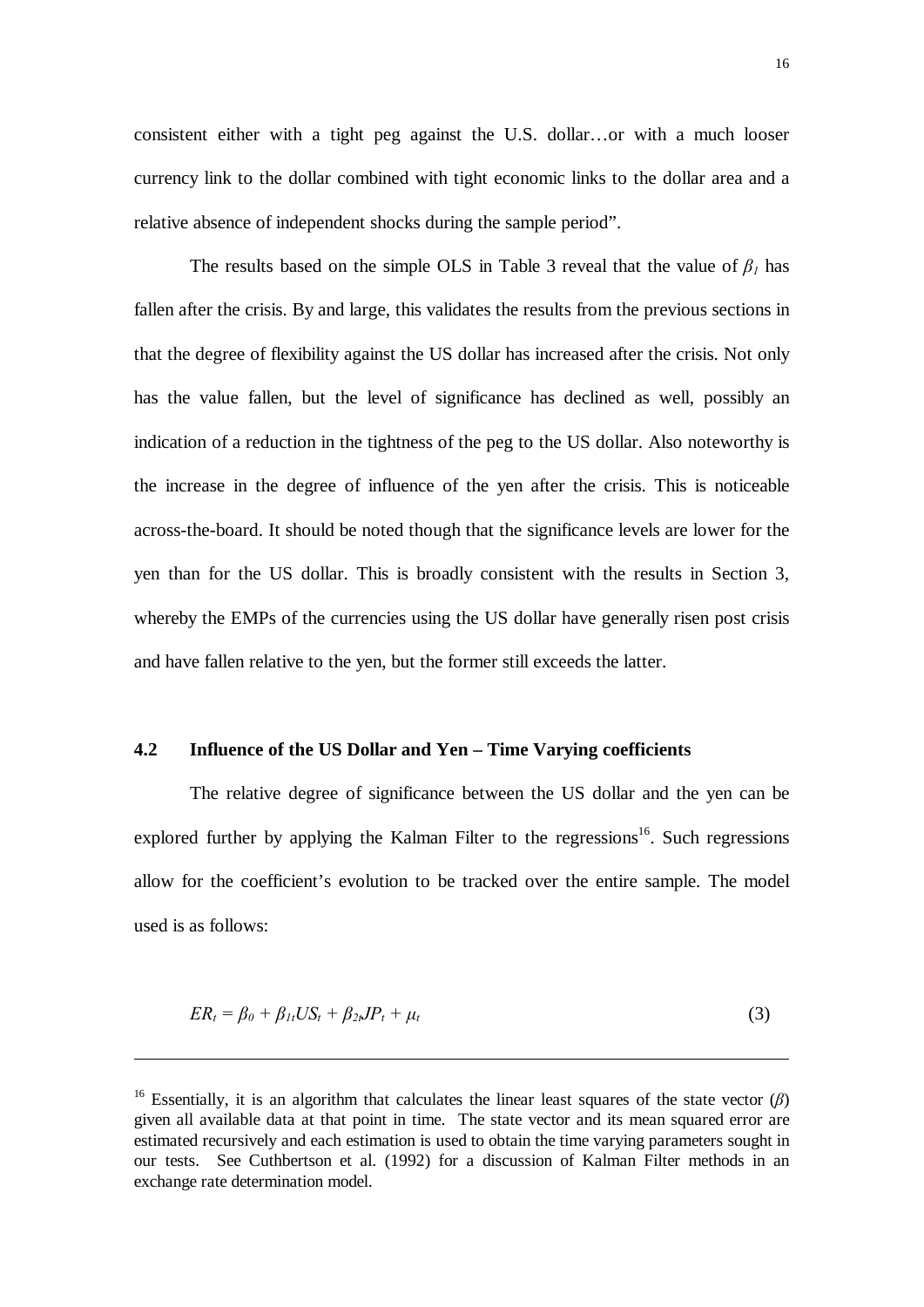$$
\beta_{1t} = \beta_{1t-1} + \varepsilon_{1t} \tag{4}
$$

$$
\beta_{2t} = \beta_{2t-1} + \varepsilon_{2t} \tag{5}
$$

Equation (3) once again describes the measurement equation of the system, but each coefficient is assumed to vary over time, the evolution of which is given by Equations (4) and (5). This particular simple version of the Kalman Filter method applies a recursive algorithm to estimate the value of each *β* at each iteration. The result is that the evolution of each  $\beta$  can be examined for the pre crisis and post crisis periods without the need to split the sample<sup>17</sup>.

One of the advantages of the Kalman Filter technique over the simple Frankel-Wei OLS tests is that the volatility of a coefficient can be observed over time. This may offer us greater insight into central bank behaviour. A smooth time path of the coefficient might imply that the central bank intervenes to maintain the influence of one currency over the other. A high but erratic coefficient value possibly implies a strong correlation that is not necessarily brought about by central bank behaviour. Rather, it could imply a strong correlation that occurs naturally in the market for that particular currency pair, driven by market conditions, trader behaviour or noise.

Figure 6 shows the one-step ahead forecasts of  $\beta_1$  and  $\beta_2$  (for the US dollar and the yen) at each iteration over the sample period 1990:1 to 2004:6 for the five Asian countries. As with the EMP indices, the crisis period is easy to detect for both the US dollar and the yen. The results lend weight to those of the previous section in that the won, baht, and rupiah are all seemingly less influenced by the US dollar after the crisis.

<sup>&</sup>lt;sup>17</sup> The  $\beta s$  are assumed to follow a random walk and the covariance matrix of the measurement and the transition equation is diagonal. This is the usual practise (see Cuthbertson et al., 1992 for a discussion).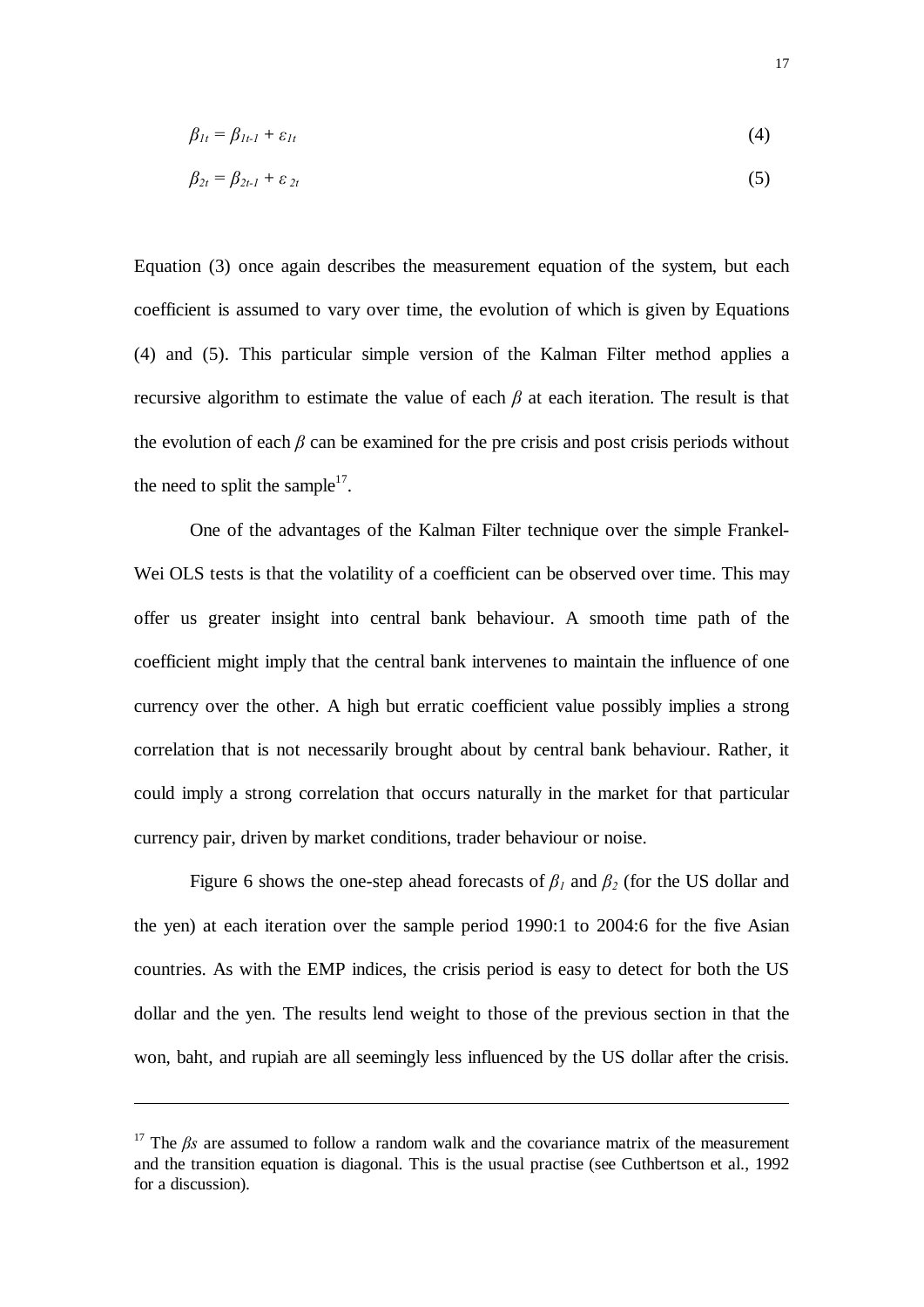For Korea and Thailand, the value of  $\beta_l$  is more volatile post crisis. Volatility of the coefficient values over time might possibly be interpreted as a loosening of the degree of influence of a particular currency over the local currency -- perhaps a reflection of a loosening of a peg to that currency. This is consistent with Kim and Lee (2004) who find that Thai and Korean interest rates have become less sensitive to US interest rates post crisis, suggesting greater flexibility of these currencies relative to the US dollar.

As expected, the  $\beta_l$  coefficient for Malaysia is 1 after the crisis. Interestingly, the influence of the yen  $(\beta_2)$  is more volatile after the crisis for Thailand and higher in value for Korea and Indonesia, but also more volatile, especially for Korea. The results for the Philippines accord to those in the last section. There appears to be little difference in the influence of the US dollar or the yen between the pre and post crisis periods.

Figure 7 presents the time variation of  $\beta_1$  and  $\beta_2$  on the same graph for each country*.* It can be seen here that, in general, the influence of the US dollar has decreased after the crisis, but that the influence of the yen has increased. For Korea, there is a sizeable difference between the influence of the dollar and that of the yen before the crisis. After the crisis, there is evidence of convergence, as the coefficient for  $\beta_l$  has decreased and  $\beta_2$  increased. This is consistent with the conclusions drawn based on the EMP using Index 1, but not Index 2. The extent to which the baht is driven by the dollar is more erratic post crisis and is matched by the yen. This is in line with the conclusions in the previous section which suggest that the baht may have become more flexible visà-vis both the yen and the US dollar post crisis. Indonesia's coefficient for the US dollar is relatively smooth compared to the yen, suggesting a possible inclination to continue to fix to the US dollar. The comparative results for the Philippines show that while the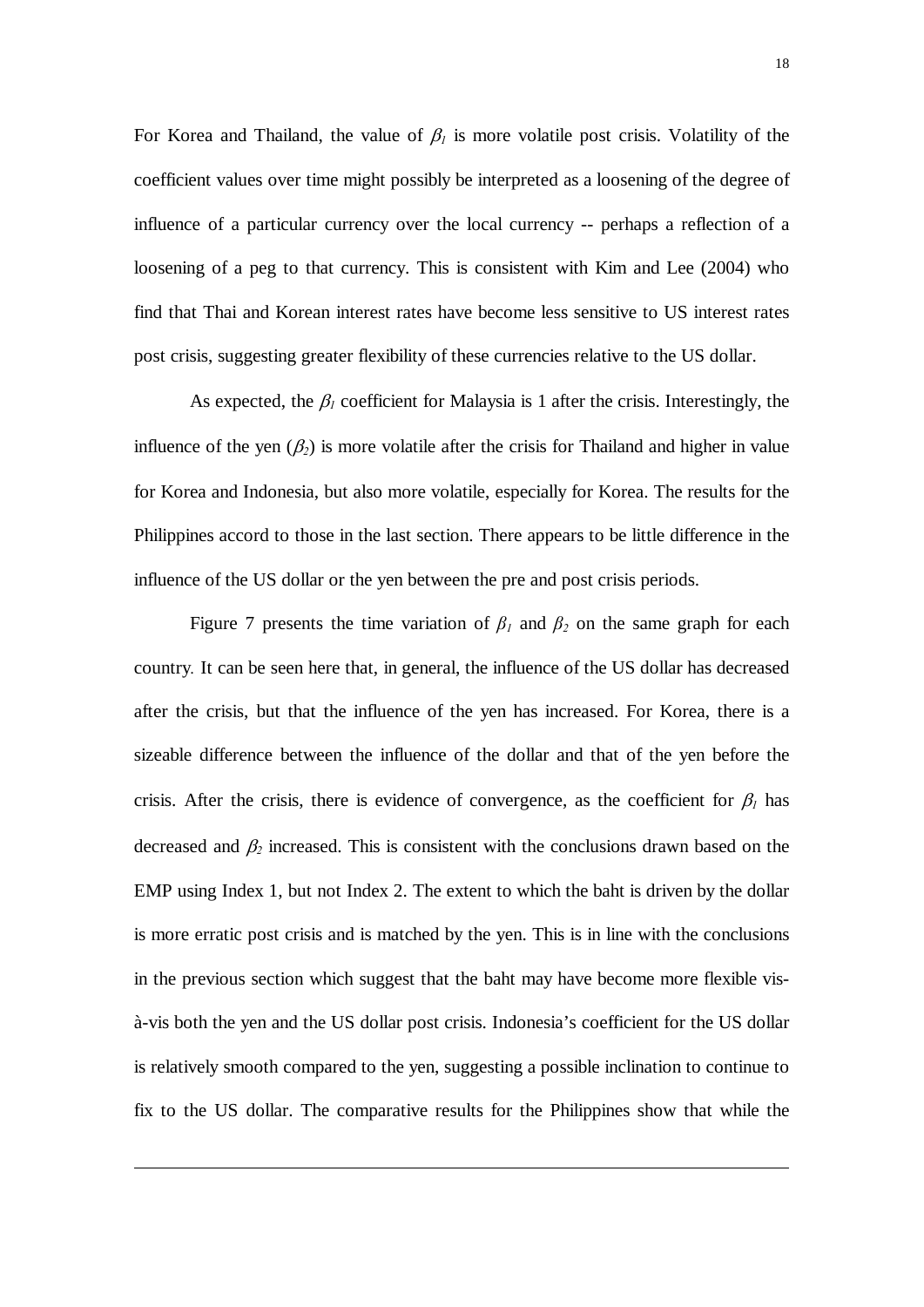degree of influence of the US dollar may be high, it is not smooth. This is representative of a scenario where a high correlation does not necessarily imply a peg. The yen maintains a small influence over the Philippine peso. Needless to say, the results for Malaysia are as expected, the ringgit being influenced entirely by the US dollar post crisis.

#### **5. Concluding Remarks**

 This paper has reviewed the pre and post crisis exchange rate regimes for Korea, Thailand, Indonesia, Malaysia and the Philippines. The *de jure* regimes for Korea, Thailand and Indonesia seem to suggest that exchange rates underwent a transition from soft US dollar pegs to floating exchange rates (cum inflation targeting) after the crisis. Malaysia's regime reverted to a fully fixed exchange rate vis-à-vis the US dollar since September 1998. The Philippines, which was least impacted by the crisis, maintained its status as operating a 'dirty' floating exchange rate regime.

 We return to our basic question posed in the Introduction -- Have the Asian countries (except Malaysia) moved to more flexible exchange rate regimes, or have they reverted to soft US dollar pegs post crisis? From the various measures of *de facto* regimes presented in this paper, it appears that there is definitely an increase in exchange rate flexibility after the crisis in the case of Thailand. There is some evidence of a possible reversion to a US dollar peg for Indonesia (also see Siregar and Rajan, 2003). The results for Korea are arguably most interesting in that they suggest that while there is still a significant and possibly increasing degree of influence by the US dollar on local currencies after the crisis, the influence of the yen has increased materially post crisis. However, the variability of this influence has also increased. As such, it is unclear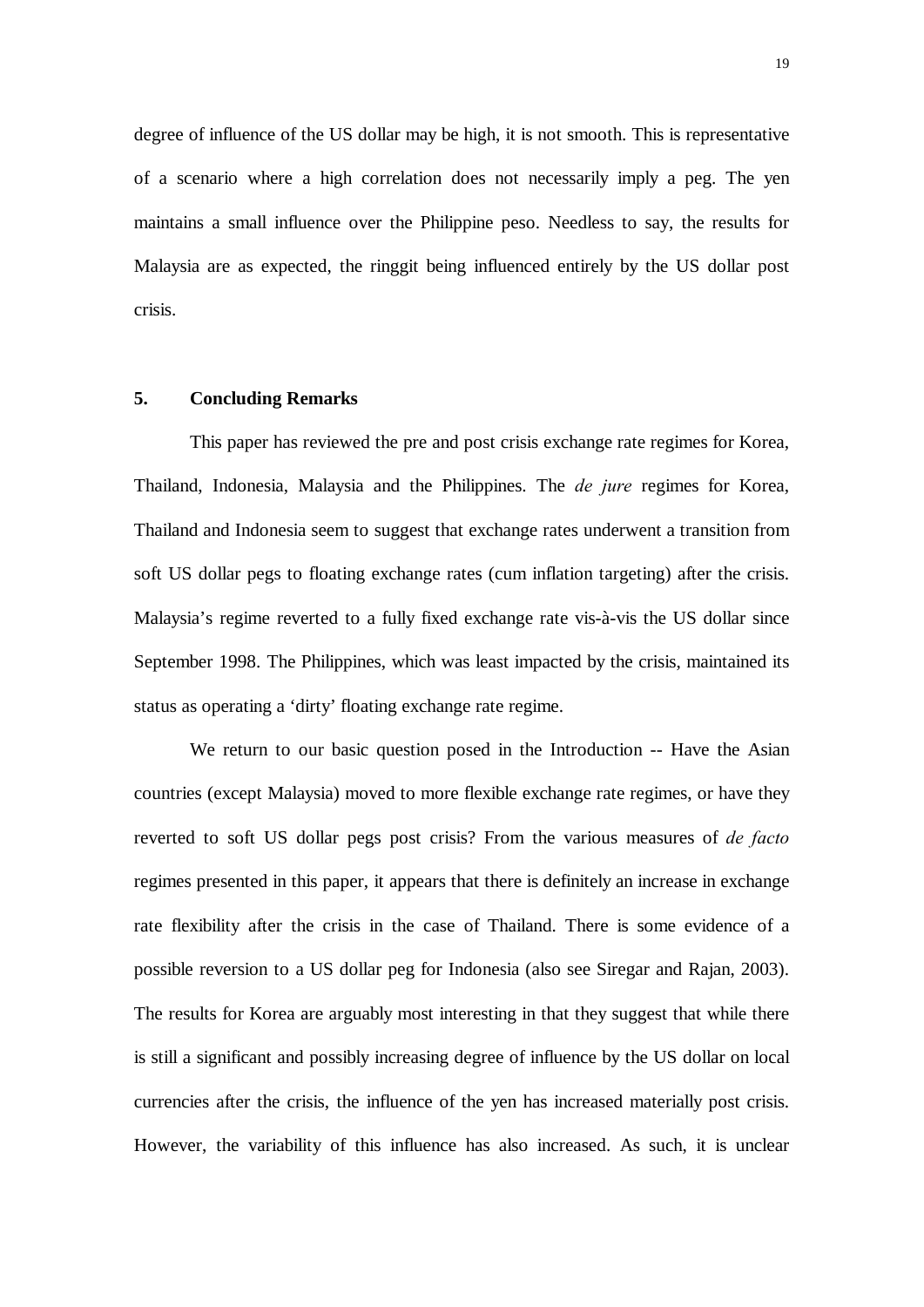whether the Korean monetary authorities are consciously placing more weight to the yen in managing the Korean won as suggested by Taguchi (2004), or they have genuinely let the currency float and the market has caused a higher co-movement between local currencies and the yen. This is an area for future research<sup>18</sup>.

Going forward, in a world of generalized flexible exchange rates among the major currencies, there may be a case for Asian currencies to consider pegging to a basket of currencies (Bird and Rajan, 2002 and Rajan, 2002). By managing exchange rate changes against a composite bundle of currencies (that is, stabilizing the 'effective' exchange rate), countries may be able to buffer themselves against outside exchange rate shocks (such as G-3 currency variations) and neutralize this source of instability. Such a 'band-basket-crawl' or BBC arrangement may not only be an attractive regime for countries that have embraced more flexibility post crisis like Korea and Thailand, but also US dollar 'fixers' in Asia like China, Hong Kong and Malaysia<sup>19</sup>. Indonesia, which appears to have had difficulties with implementing an inflation targeting regime and may be reverting to a soft dollar peg, could also consider such a regime. While such an arrangement is no panacea against unsustainable macroeconomic policies and extreme external shocks, it may be a way of trading off the disciplinary and credibility benefits of a pegged regime with the flexibility of a floating one.

 $18$  Eichengreen (2004) and Willett (2004) explore Korean exchange rate and monetary policies in some detail. However, neither specifically addresses or entangles the issue of the won-yen nexus. Also see Oh (2004).

<sup>&</sup>lt;sup>19</sup> India and Singapore are two Asian countries that currently operate slightly different versions of the BBC. For discussions of the Singapore experience with managed floating, see Rajan and Siregar (2002) and Hoe Ee et al. (2004). For a discussion of Indian exchange rate policy, see Patnaik (2003).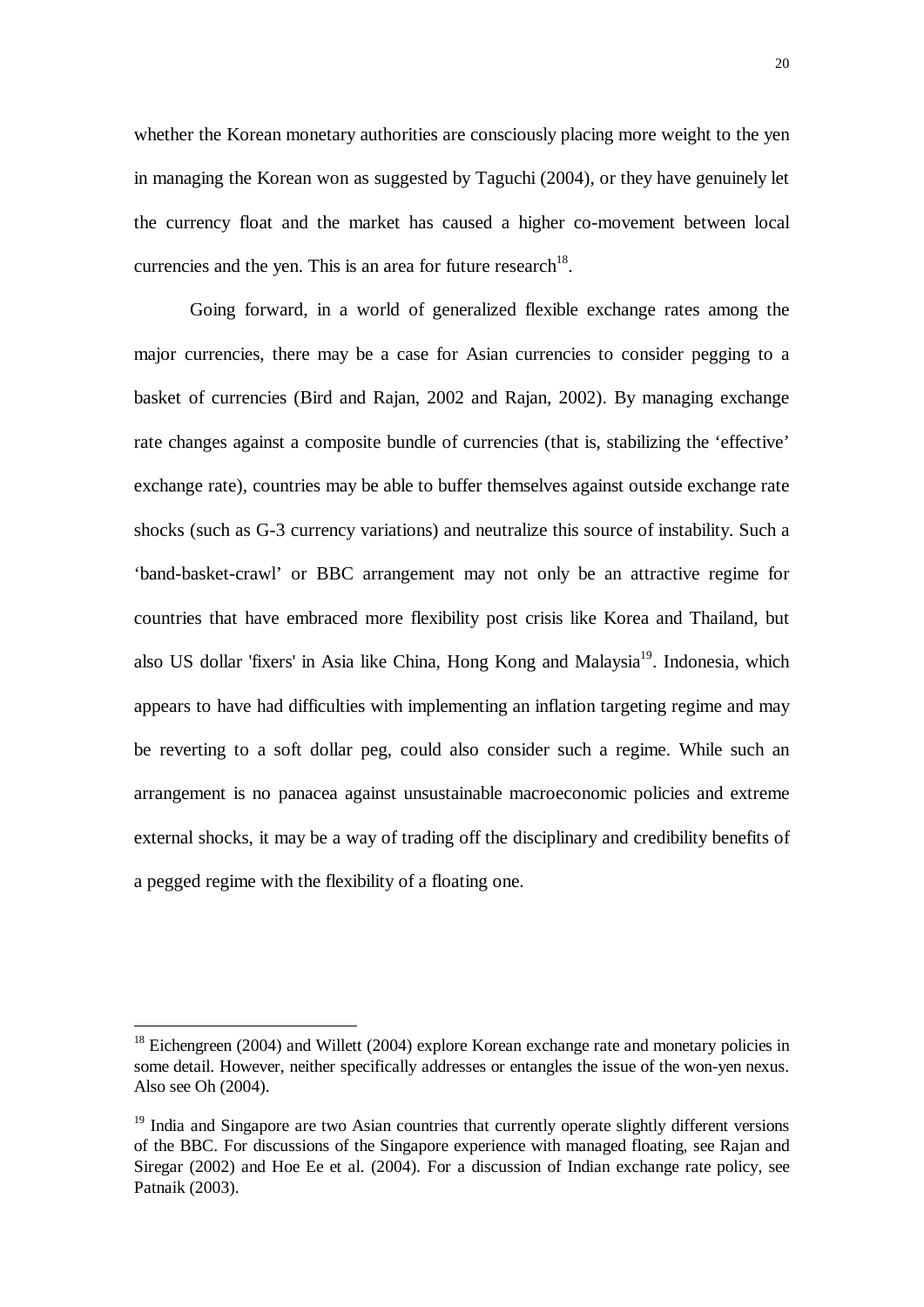#### **Bibliography**

Baig T., 2001, Characterizing Exchange Rate Regimes Post-Crisis East Asia, Working Paper No.01/152, IMF.

Bayoumi, T., Eichengreen, B., 1998, Exchange Rate Volatility Intervention: Implications of the Theory of Optimum Currency, Journal of International Economics, 45, pp.191-209.

Bénassy-Quéré, A., Coeuré, B., Mignon, V., 2004, On the Identification of De Facto Currency, mimeo (November).

Bird, G., Rajan, R., 2002, Optimal Currency Baskets and the Third Currency Phenomenon: Exchange Rate Policy in Southeast Asia, Journal of International Development, 14, pp.1053-1073.

Bubula, A., Otker-Robe, I., 2002, The Evolution of Exchange Rate Regimes Since 1990: Evidence from De Facto Policies, Working Paper No.02/155, IMF.

Bubula, A., Otker-Robe, I., 2003, Are Pegged and Intermediate Exchange Rate Regimes More Crisis Prone?, Working Paper No.03/223, IMF.

Calvo, G., Reinhart, C., 2002, Fear of Floating, Quarterly Journal of Economics, 117, pp.379-408.

Cavoli, T., Rajan, R., 2005, Inflation Targeting and Monetary Policy Rules for Small and Open Developing Economies: Simple Analytics with Application to Thailand, Working Paper No.SPP-05-05, School of Public Policy, National University of Singapore.

Cuthbertson, K., Hall, S., Taylor, M., 1992, Applied Econometric Techniques, Harvester Wheatsheaf: UK

Eichengreen, B., 2004, Monetary and Exchange Rate Policy in Korea: Assessments and Policy Issues, prepared for a symposium at the Bank of Korea (Seoul: August).

Frankel, J. and S.J. Wei, 1994, Yen Bloc or Dollar Bloc? Exchange Rate Policies The East Asian Economies, in: Ito, T., and Krueger, A., (Eds.), Macroeconomic Linkage: Savings, Exchange Rates, and Capital Flows, Chicago: University of Chicago Press.

Fukuda, S., 2002, Post-Crisis Exchange Rate Regimes in East Asia, mimeo (November).

Frankel, J., Fajnzylber, E., Schmukler, S., Servén, L., 2001, Verifying Exchange Rate Regimes, Journal of Development Economics 66, pp.351-386.

Girton, L., Roper, D., 1977, A Monetary Model of Exchange Market Pressure Applied to the Post-war Canadian Experience, American Economic Review, 67, pp.537-48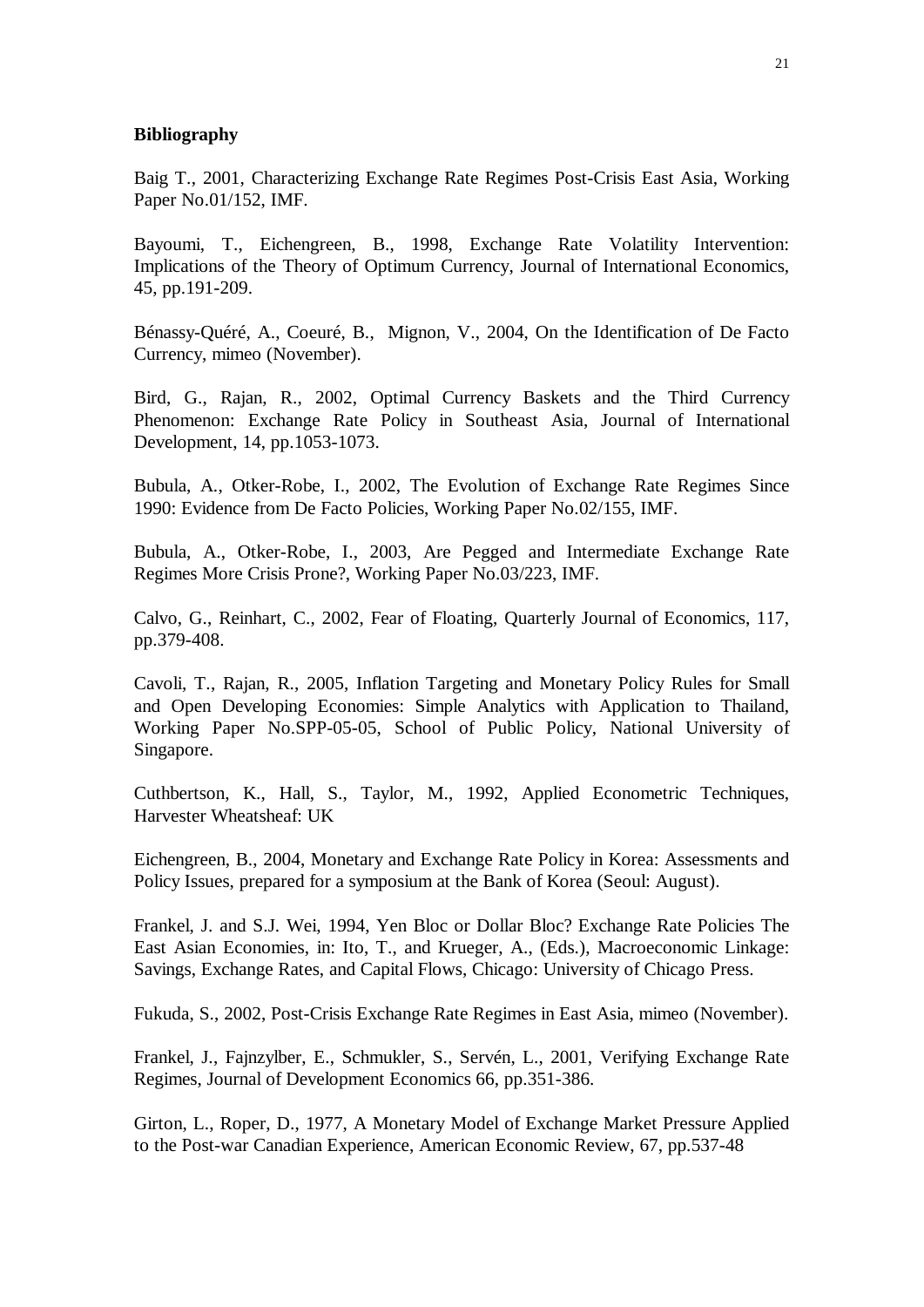Guimãeres R.F., Karagdag, C., 2004, The Empirics of Foreign Exchange Intervention in Emerging Market Countries: The Cases of Mexico and Turkey, Working Paper 04/123, IMF.

Hernández, L., Montiel, P., 2001, Post-Crisis Exchange Rate Policy in Five Asian Countries: Filling in the 'Hollow Middle'?, Working Paper No.01/170, IMF.

Hoe Ee, K., Robinson, E., Lee, J., 2004, Managed Floating and Intermediate Exchange Rate Systems: The Singapore Experience, Staff Paper No.37, Monetary Authority of Singapore (MAS).

Kawai, M., Takagi, S., 2000, Proposed Strategy for a Regional Arrangement in Post-Crisis East Asia, mimeo, The World Bank.

Kim, S., 2003, Monetary Policy, Foreign Exchange Intervention, and the Exchange Rate in a Unifying Framework, Journal of International Economics, 60, pp.355-386.

Kim, C.J., Lee, J.W., 2004, Exchange Rate Regime and Monetary Independence in the Post-Crisis East Asia: An Application of Regime-Switching Model with Endogenous Explanatory Variables, mimeo (November).

Kim, J.S., Li, Jie., Ozon, S,., Rajan, R., Willett, T., 2004, Reserve Adequacy in Asia Revisited: New Benchmarks Based on the Size and Composition of Capital Flows, forthcoming in KIEP-Claremont conference volume.

Levy-Yeyati, E., Sturzenegger, F., 2002, Classifying Exchange Rate Regimes: Deeds vs. Words Working Paper, Department of Economics, Universidad Torcuato di Tella.

McKinnon, R., 2001, After the Crisis, the East Asian Dollar Standard Resurrected: An Interpretation of High-Frequency Exchange-Rate Pegging, in J. Stiglitz and S. Yusuf (eds.), Rethinking the East Asian Miracle, World Bank and Oxford University Press.

Oh, J., 2004, Exchange Rate Disparities and Needs of Policy Cooperation in East Asia, paper presented at the WEAI conference (Vancouver, June 20 - July 3).

Patnaik, I., 2003, India's Policy Stance on Reserves and the Currency, Working Paper No.108, Indian Council for Research on International Economic Relations, New Delhi.

Pentecost, E.J., Van Hooydonk, C., Van Poeck, A., 2001, Measuring and Estimating Exchange Market Pressure in the EU, Journal of International Money and Finance, 20, pp.401-418.

Rajan, R., 2002, Exchange Rate Policy Options for Post-Crisis Southeast Asia: Is there a Case for Currency Baskets?, The World Economy, 25, pp.137-163.

Rajan, R., 2004, The US Current Account Deficit, Exchange Rate Flexibility and Asian Reserves, RIS Policy Brief No.11, New Delhi, January.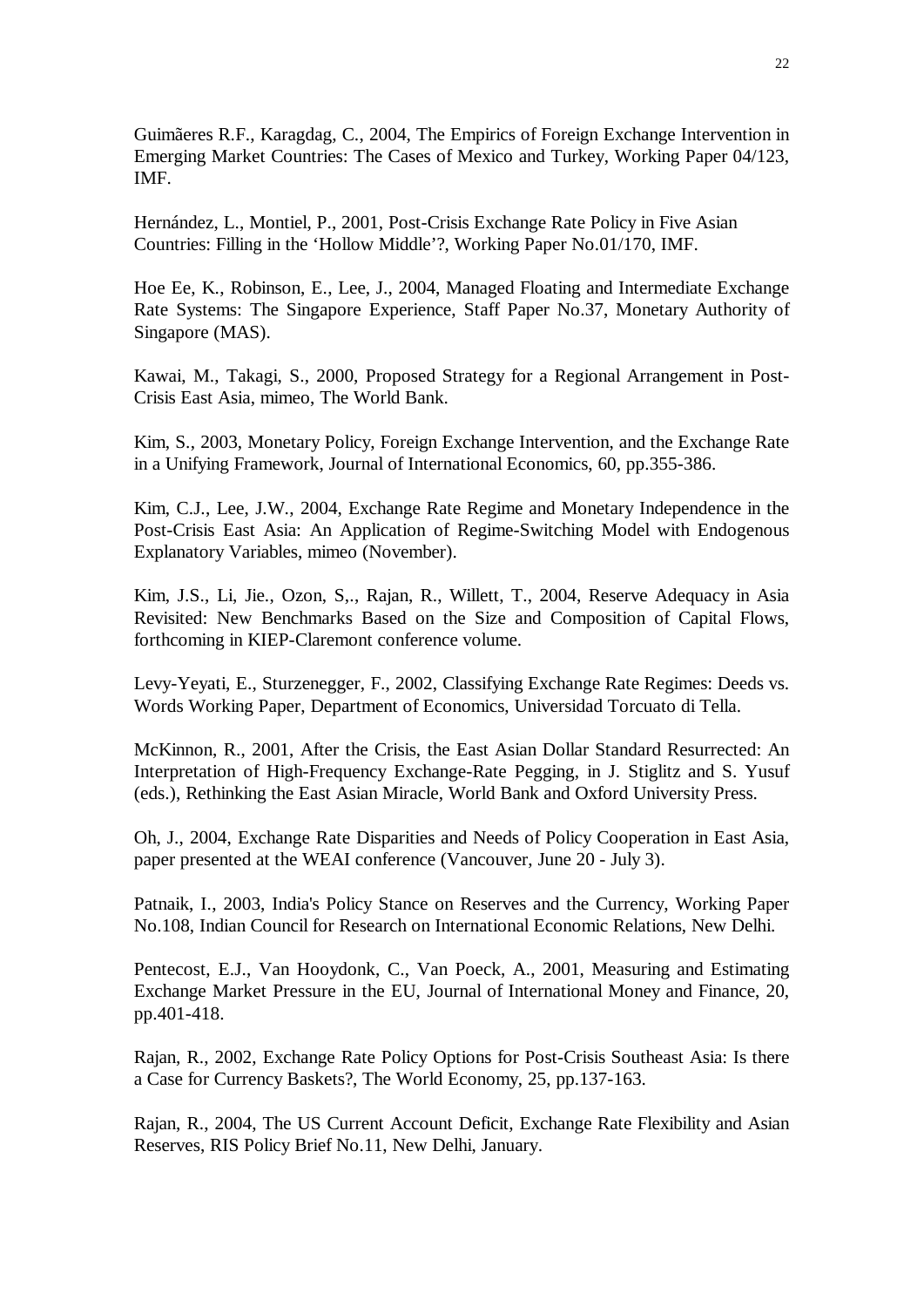Rajan, R., 2005, The US Current Account Deficit and Reserve Stockpiling in Asia?: A New Bretton Woods System or a Ticking Time Bomb?, mimeo (January).

Rajan, R., Siregar, R., 2002, Choice of Exchange Rate Regime: Currency Board (Hong Kong) or Monitoring Band (Singapore)?, Australian Economic Papers, 41, pp.538-556.

Reinhart, C., 2000, Mirage of Floating Exchange Rates, American Economic Review, 90, pp.65-70.

Reinhart, C., Reinhart, V., 2003, Twin Fallacies about Exchange Rate Policy in Emerging Markets, Working Paper No.9670, NBER.

Reinhart, C.M., Rogoff, K., 2004, The Modern History of Exchange Rate Reinterpretation, Quarterly Journal of Economics, 199, pp.1-48.

Shambaugh, J., 2004, The Effect of Fixed Exchange Rates on Monetary Policy, Quarterly Journal of Economics, 119, pp.301-352*.*

Siregar, R., Rajan, R., 2003, Exchange Rate Policy and Reserve Management in Indonesia in the Context of East Asian Monetary Cooperation, mimeo (December).

Taguchi, H., 2004, The Post-crisis Exchange Rate Management in Selected East Asian Countries: Flexibility of Exchange Rate and Sensitivity, Working Paper No.8, COE-CAS, Waseda University.

Willett, T., 2004, Assessing Korea's Post Crisis Managed Float, prepared for a symposium at the Bank of Korea (Seoul: August).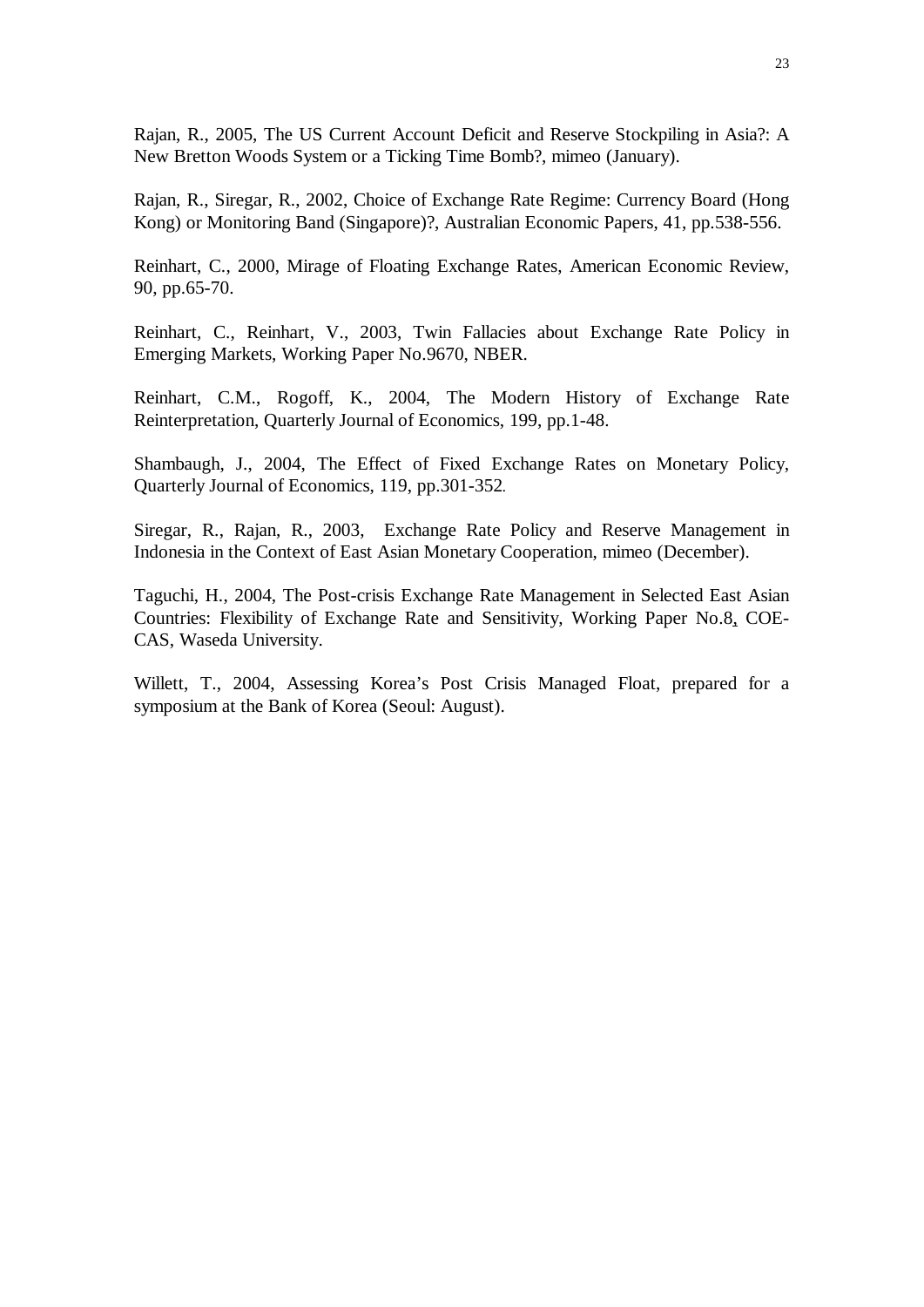| Country     | <b>Date</b> | <b>Target price</b><br>index                                                                    | <b>Target</b><br>horizon | <b>Escape</b><br><b>Clauses</b>                                       | <b>Accountability</b>                                                              | <b>Target set by</b>                                  | <b>Publication and</b><br>accountability                                                              |
|-------------|-------------|-------------------------------------------------------------------------------------------------|--------------------------|-----------------------------------------------------------------------|------------------------------------------------------------------------------------|-------------------------------------------------------|-------------------------------------------------------------------------------------------------------|
| Indonesia   | May 1999    | Core CPI<br>(excluding food<br>and energy)                                                      | 1-2 years                | none                                                                  | None, but<br>parliament can<br>request reports<br>at any time                      | <b>Central Bank</b>                                   | Quarterly Inflation<br>report,<br>Annual report to<br>public                                          |
| Philippines | Dec 2001    | Core CPI<br>(excluding food<br>and energy)                                                      | 2 years                  | Yes, in the<br>event of oil<br>price shocks,<br>food supply<br>shocks | Public<br>explanation of<br>the nature of the<br>breach and steps<br>to address it | <b>Central Bank</b>                                   | Quarterly inflation<br>report, publication<br>of monetary policy<br>meetings                          |
| Thailand    | Apr 2000    | Core CPI<br>(excluding food<br>and energy)                                                      | Indefinite               | None                                                                  | Public<br>explanation of<br>breach and steps<br>taken to address<br>it             | Central Bank<br>in consultation<br>with<br>Government | Inflation Report,<br>inflation forecasts<br>and publication of<br>models used                         |
| Korea       | Jan 1998    | Core CPI<br>(excluding non-<br>cereal<br>agricultural<br>products and<br>petroleum<br>products) | indefinite               | Changes<br>caused by<br>major force                                   | None                                                                               | Central Bank<br>in consultation<br>with<br>Government | Inflation report<br>and submission to<br>parliament,<br>publication of<br>monetary policy<br>meetings |

| <b>Table 1</b>                                                               |  |  |  |  |  |  |  |  |
|------------------------------------------------------------------------------|--|--|--|--|--|--|--|--|
| <b>Highlights of Inflation Targeting Regimes in Selected Asian Countries</b> |  |  |  |  |  |  |  |  |

Source: Compiled by authors from Bank of Korea, Bank Indonesia, Bank of Thailand, Bangko Sentral ng Pilipinas websites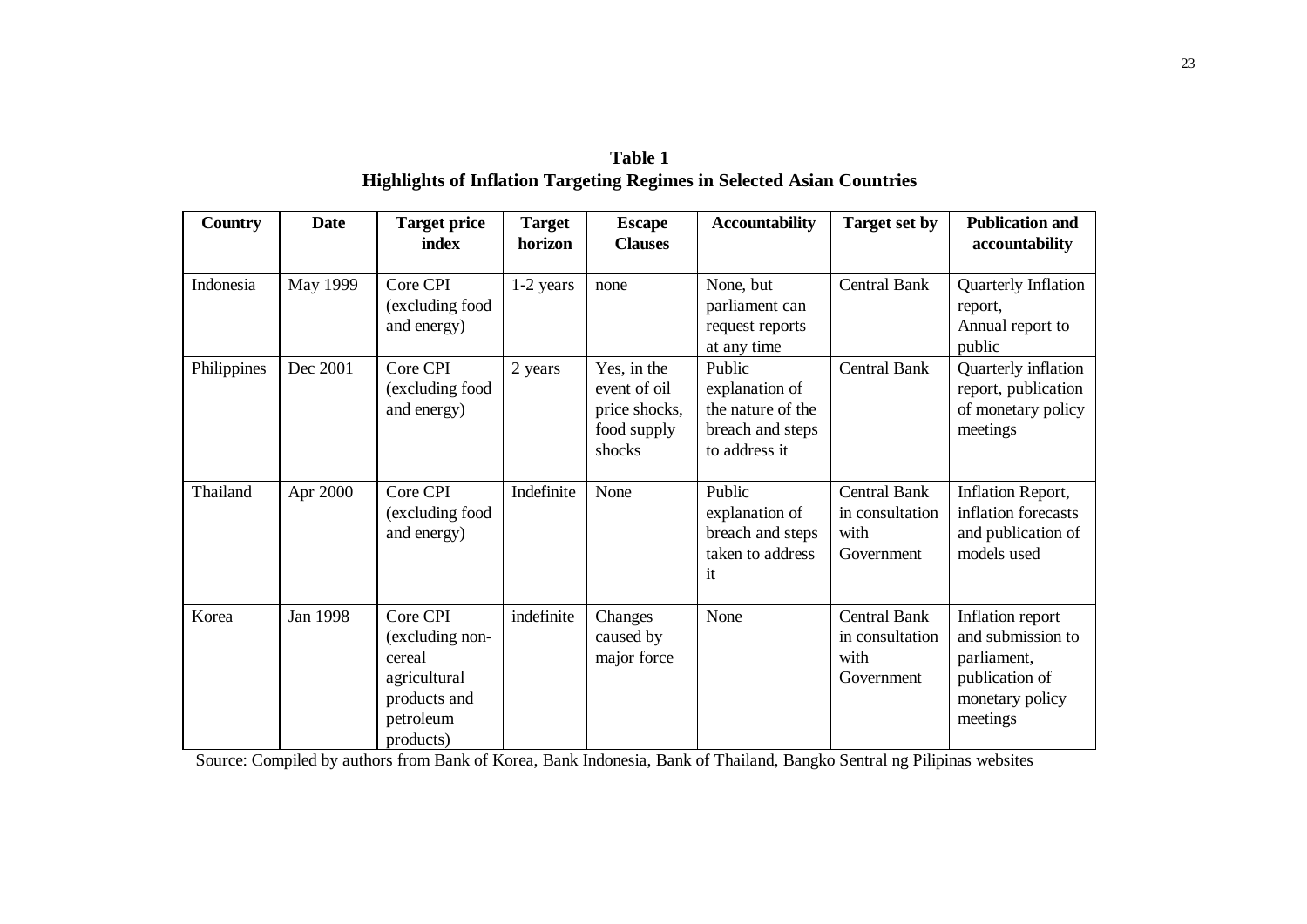|             | <b>ER/US</b> |             | <b>ER/Yen</b> |             | <b>REER</b> |             | <b>Mon Market Rate</b> |             | $[$ (NFA-Hp<br>$Trend)/MB(-1)$ ] |             |
|-------------|--------------|-------------|---------------|-------------|-------------|-------------|------------------------|-------------|----------------------------------|-------------|
|             | <b>Pre</b>   | <b>Post</b> | Pre           | <b>Post</b> | <b>Pre</b>  | <b>Post</b> | <b>Pre</b>             | <b>Post</b> | <b>Pre</b>                       | <b>Post</b> |
| Indonesia   | 0.24         | 6.09        | 2.87          | 6.42        | 1.57        | 4.88        | 1.97                   | 2.67        | 23.74                            | 14.31       |
| Korea       | 0.79         | 2.29        | 2.69          | 2.89        | 1.15        | 1.48        | 1.28                   | 0.10        | 7.81                             | 21.51       |
| Philippines | 2.24         | 2.17        | 3.82          | 3.11        | 2.33        | 2.05        | 5.68                   | 0.60        | 11.83                            | 7.23        |
| Thailand    | 0.50         | 2.11        | 2.57          | 3.01        | 1.08        | 1.37        | 2.26                   | 0.25        | 10.61                            | 5.79        |
| Average     | 0.94         | 3.17        | 2.99          | 3.86        | 1.53        | 2.45        | 2.80                   | 0.91        | 13.50                            | 12.21       |
|             |              |             |               |             |             |             |                        |             |                                  |             |
| Malaysia    | 1.25         | --          | 2.80          | 2.45        | 1.58        | 1.46        | 0.41                   | 0.06        | 23.62                            | 30.28       |
|             |              |             |               |             |             |             |                        |             |                                  |             |
| Australia   | 2.06         | 3.25        | 3.67          | 3.63        | 2.10        | 2.08        | 0.32                   | 0.15        | 5.79                             | 9.13        |
| Canada      | 1.22         | 1.91        | 2.85          | 4.09        | 1.25        | 1.39        | 0.56                   | 0.21        | 6.02                             | 5.05        |
| New Zealand | 1.57         | 3.55        | 3.20          | 2.94        | 1.43        | 2.15        | 0.71                   | 0.16        | 43.43                            | 22.63       |
| <b>UK</b>   | 3.25         | 2.29        | 3.87          | 2.86        | 1.76        | 1.22        | 0.64                   | 0.82        | 10.77                            | 3.46        |
| <b>USA</b>  |              | --          | 2.87          | 2.45        | 1.64        | 1.78        | 0.18                   | 0.21        | 1.25                             | 0.38        |
| Average     | 2.03         | 2.75        | 3.29          | 3.19        | 1.64        | 1.73        | 0.48                   | 0.31        | 13.45                            | 8.13        |

**Table 2 Standard Deviations Pre and Post Crisis** 

Source: IMF IFS and ADB-ARIC data, monthly observations.

Notes: Standard deviations for exchange rates are calculated from percentage first differences for interest rates, first differences and for net foreign assets, the deviation from the HP Trend is taken and divided by lagged money base.

Pre sample period: 1990:1 to 1997:3

Post Crisis data: 1999:6 2004:6 (except REER for East Asian countries, 1999:6 to 2004:5)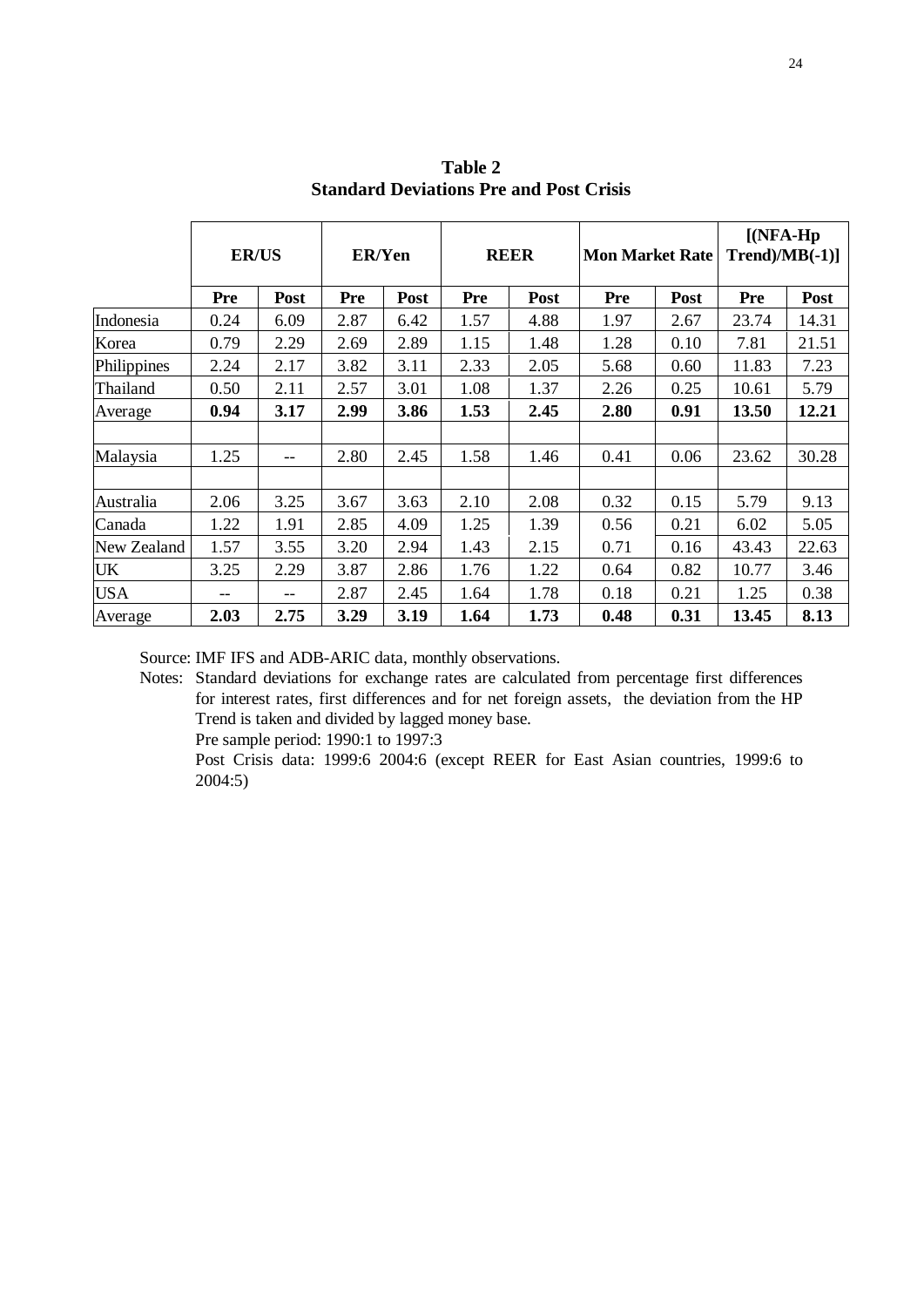# **Table 3 OLS Estimates using Frankel and Wei (1994) Method**

|                    | Korea               |                       | Thailand            |                    | Indonesia              |              | Malaysia      | Philippines         |                       |
|--------------------|---------------------|-----------------------|---------------------|--------------------|------------------------|--------------|---------------|---------------------|-----------------------|
|                    | Pre                 | Post                  | Pre                 | Post               | Pre                    | Post         | Pre           | Pre                 | Post                  |
| $\beta_0$          | 0.00                | $-0.00$               | 0.00                | 0.00               | 0.00                   | 0.00         | $-0.00$       | 0.00                | 0.01                  |
|                    | (0.84)              | $(-0.02)$             | $(2.16)^{^{\circ}}$ | (0.88)             | $(14.78)^{t}$          | $(1.69)^{*}$ | $(-0.55)$     | (0.67)              | $(2.61)$ <sup>†</sup> |
| $\beta_I$          | 0.93                | 0.70                  | 0.84                | 0.68               | 0.99                   | 0.13         | 0.89          | 1.10                | 0.75                  |
|                    | $(36.59)^{\dagger}$ | $(4.74)^{\dagger}$    | $(101.22)^{T}$      | $(5.23)^{\dagger}$ | $(95.87)$ <sup>†</sup> | (0.36)       | $(21.27)^{t}$ | $(16.32)^{\dagger}$ | $(5.53)$ <sup>†</sup> |
| $\beta_2$          | 0.11                | 0.45                  | 0.11                | 0.20               | 0.02                   | 0.44         | 0.09          | $-0.03$             | 0.06                  |
|                    | $(3.13)^{t}$        | $(3.80)$ <sup>†</sup> | $(14.27)^{t}$       | $(1.83)^*$         | $(3.15)^{\dagger}$     | (1.64)       | $(1.81)^*$    | $(-0.37)$           | (0.51)                |
| $R^2_{\text{adj}}$ | 0.97                | 0.72                  | 0.99                | 0.60               | 0.99                   | 0.31         | 0.89          | 0.75                | 0.54                  |
| <b>DW</b>          | 1.92                | 1.74                  | 2.06                | 1.98               | 1.97                   | 2.01         | 1.80          | 1.92                | 2.20                  |
| Obs                | 87                  | 61                    | 87                  | 61                 | 97                     | 61           | 87            | 87                  | 61                    |

Equation:  $ER_t = \beta_0 + \beta_1 US_t + \beta_2 JP_t + \mu_t$ 

Notes: \*(\*\*)(†), 10% (5%)(1%) significant levels, respectively Malaysia post crisis regressions not included.

> Korea pre crisis results, Indonesia pre and post crisis results contained serial correlation. To correct for this, Korea pre crisis and Indonesia post crisis model includes ARMA(1,1) terms and Indonesia post crisis includes ARMA(3,3) terms.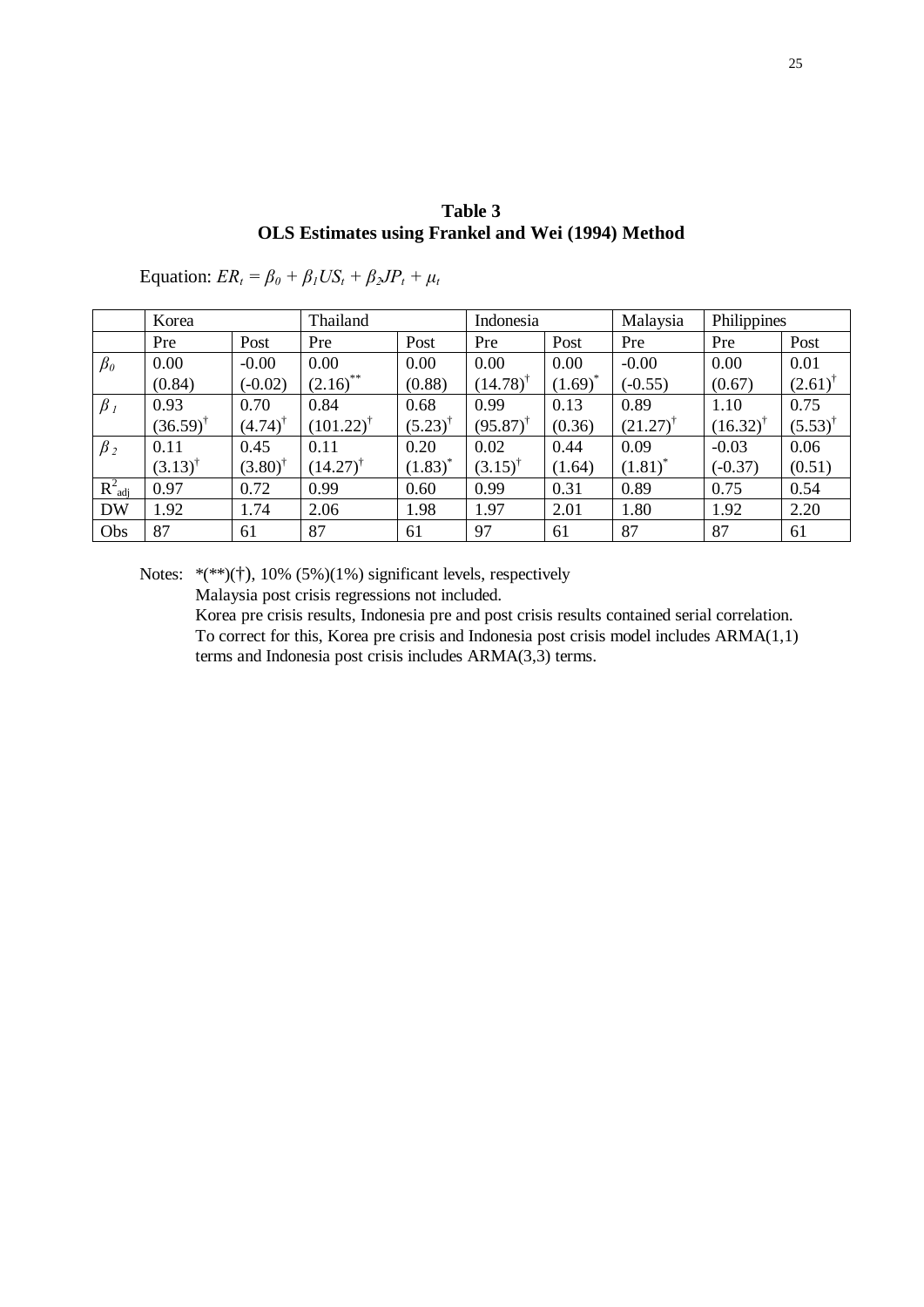

**Figure 1: Exchange Rates, 1990-2004** 





Source: IMF IFS and ADB-ARIC.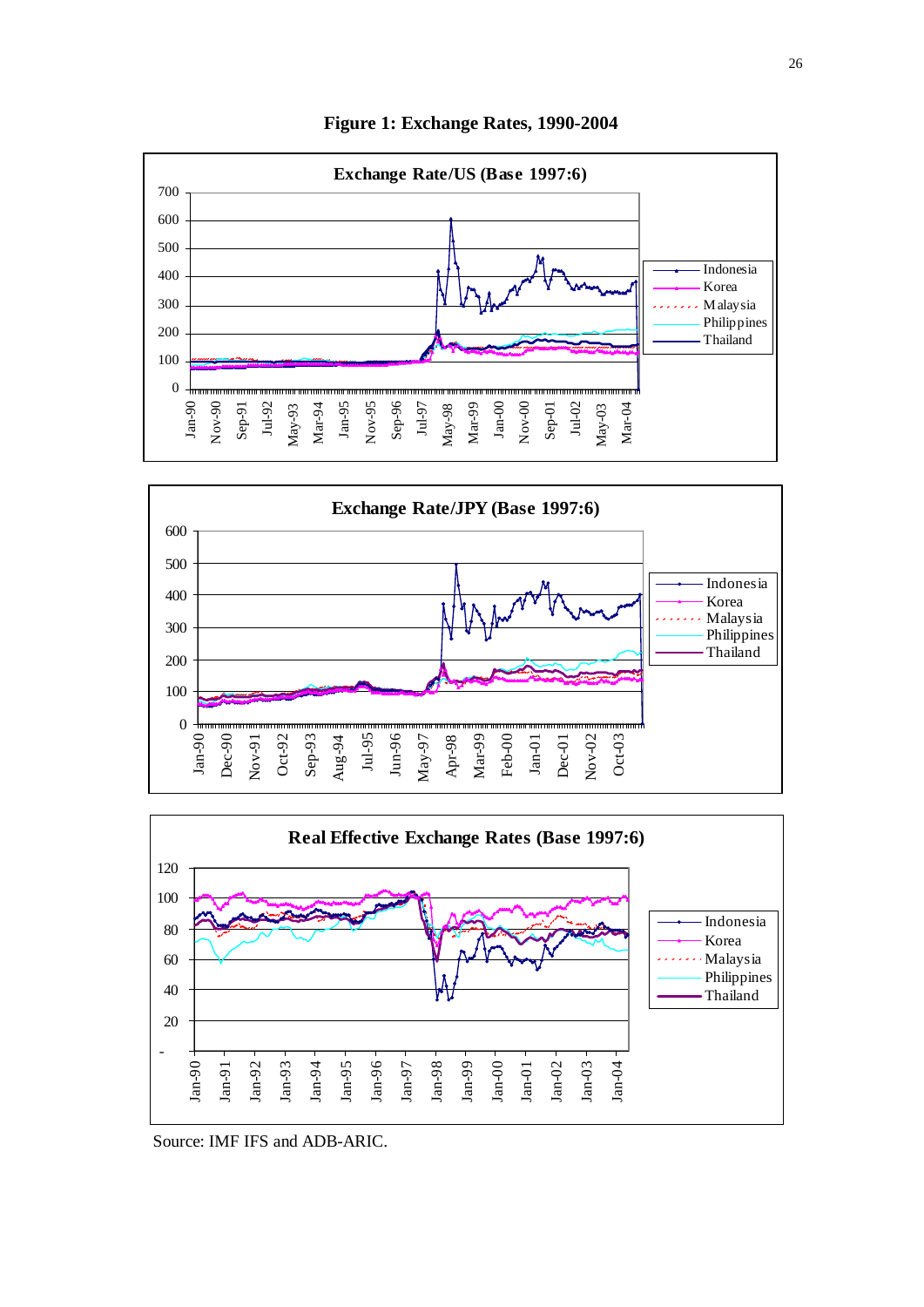

**Figure 2a: Standard Deviations of Local Exchange Rate Per US Dollar**

Source: IMF IFS. Calculated as calendar year standard deviations of percentage first differences (Exchange rates, and reserves/lagged money base), first differences (Interest rates).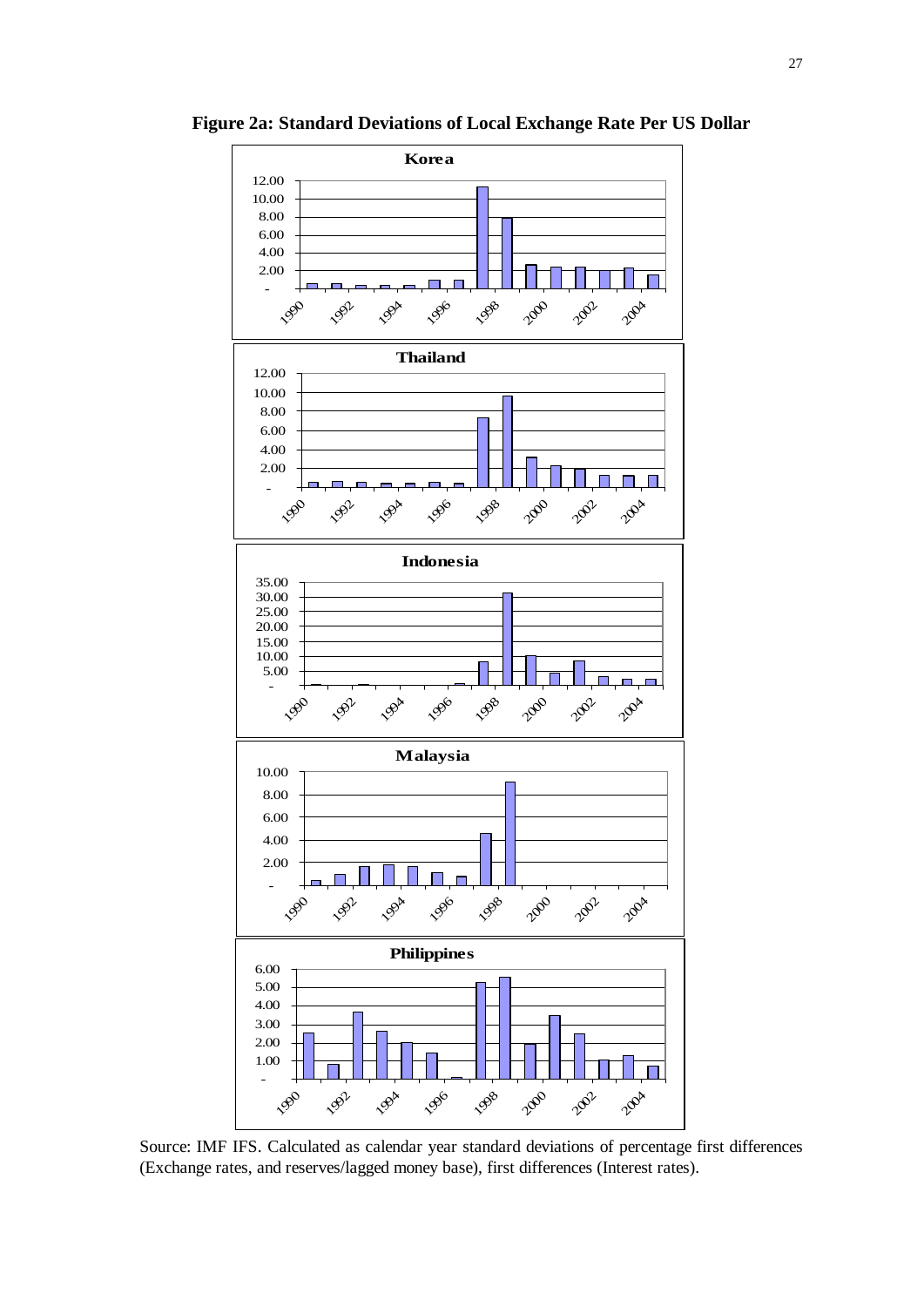

**Figure 2b: Standard Deviations, Local Exchange Rate Per Yen** 

Source; IMF IFS. Calculated as per Figure 2.2a.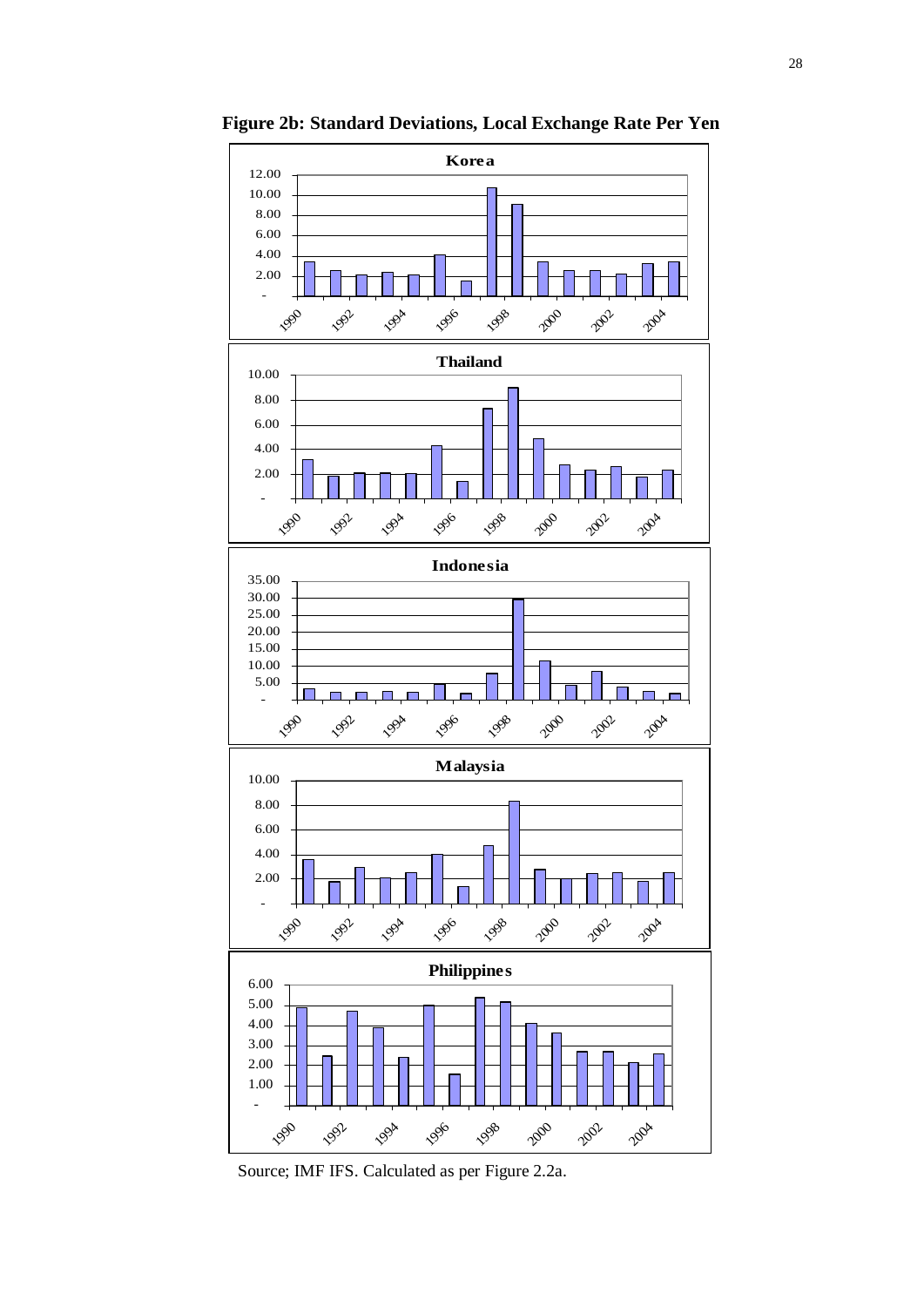

**Figure 2c: Standard Deviations of REER** 

Source: ADB-ARIC. Calculated as per Figure 2.2a.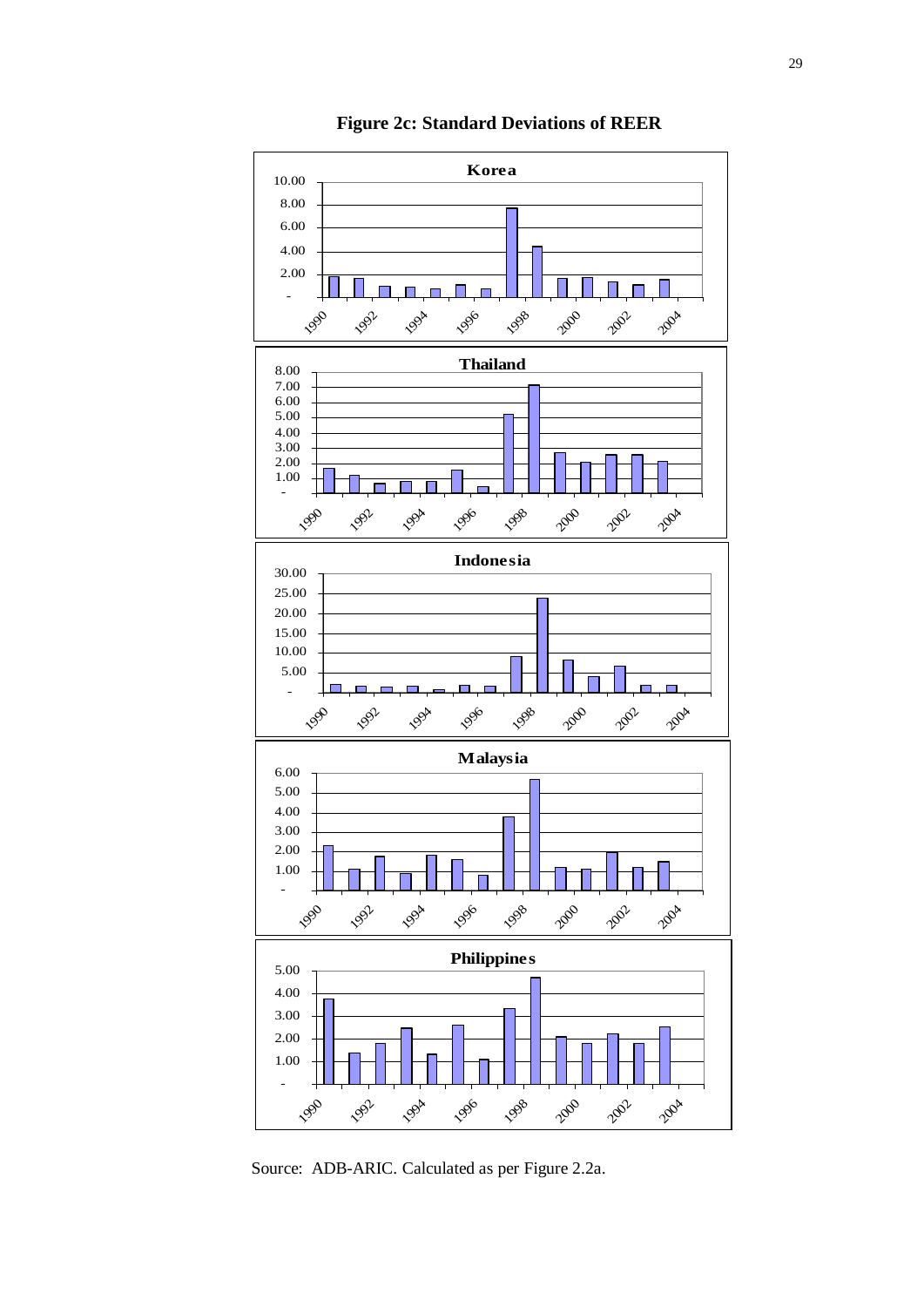

**Figure 3: Standard Deviations of Interest Rates**

Source: IMF IFS. Calculated as the annual standard deviation of monthly first differences.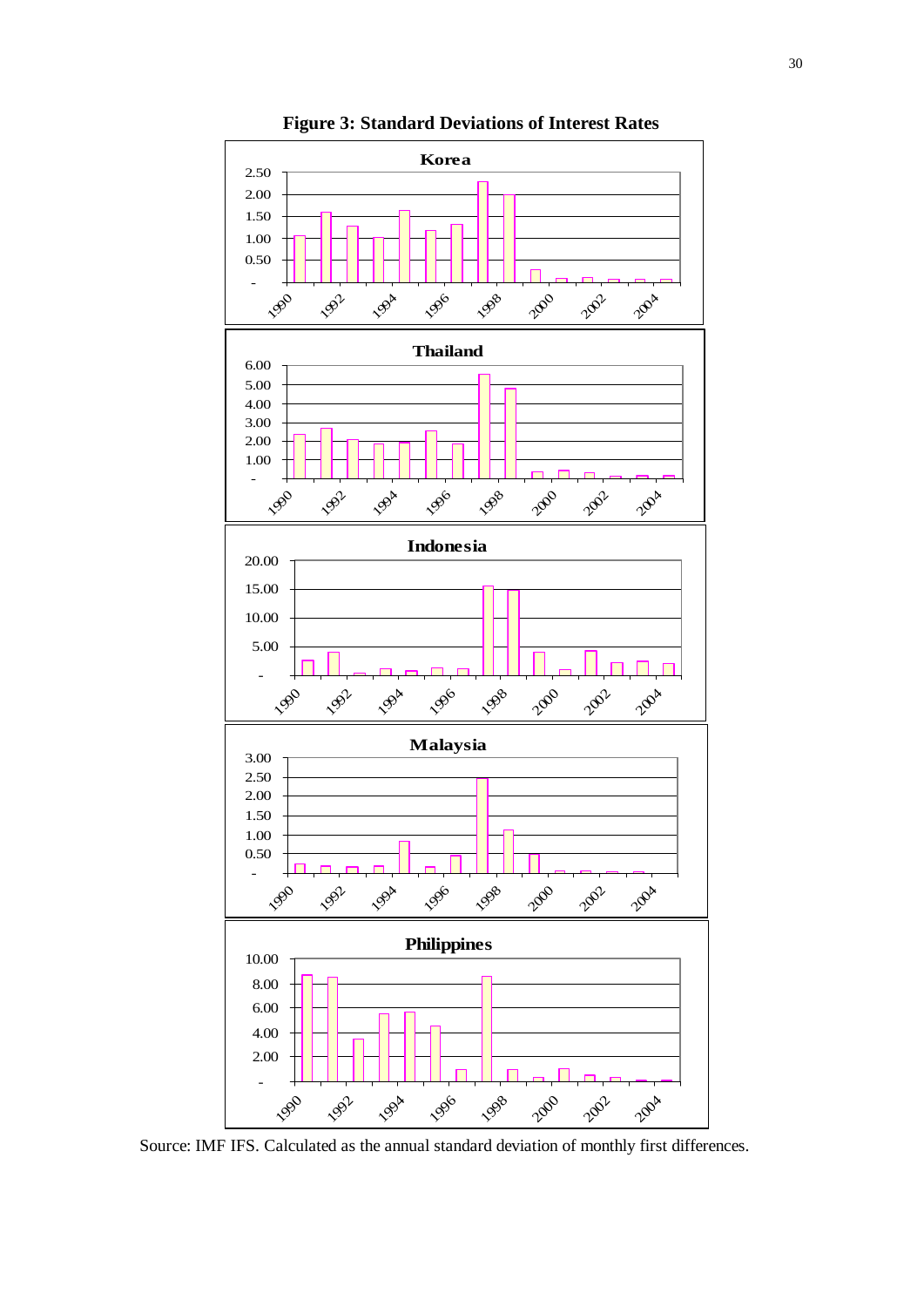

**Figure 4: Standard Deviations of Reserves** 

Source: IMF  $\text{Tr } S$ . Calculated as annual standard deviation of monthly deviations of net foreign assets from their Hodrick-Prescott trend, then scaled by lagged base money.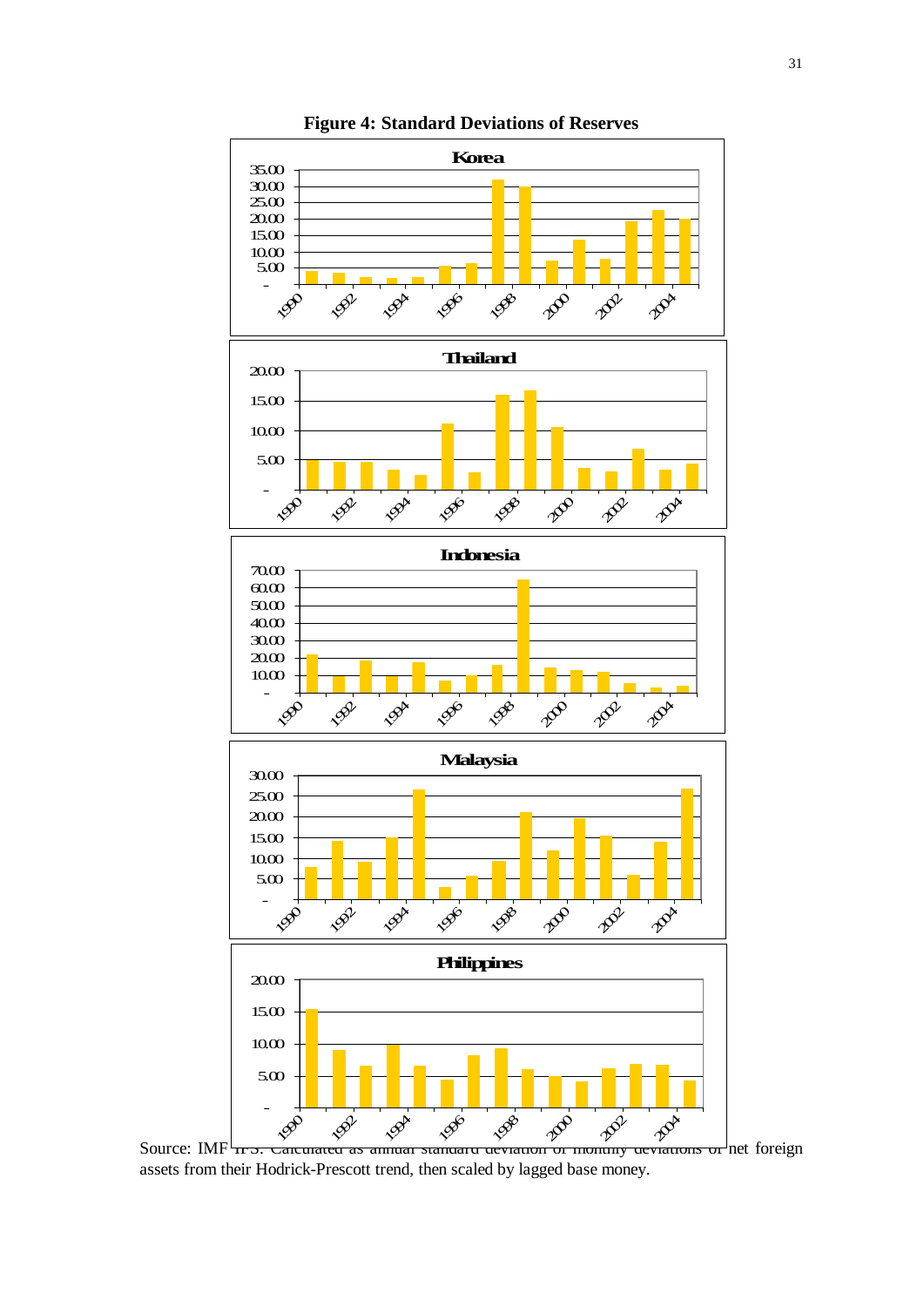

**Figure 5a – 5c: Flexibility Index 1** 

Source: IMF IFS and ADB-ARIC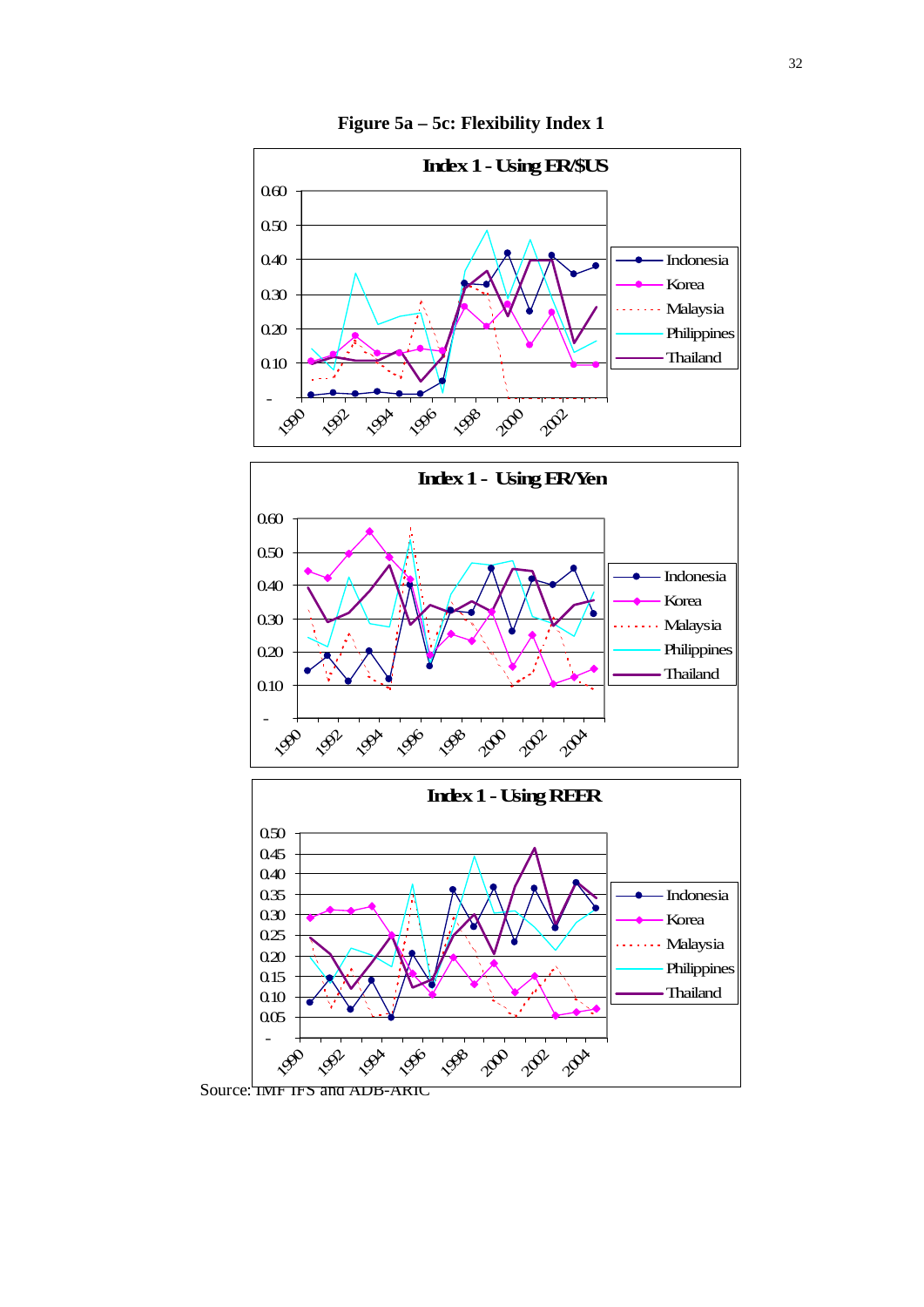

**Figure 6a – 6c: Flexibility Index 2** 



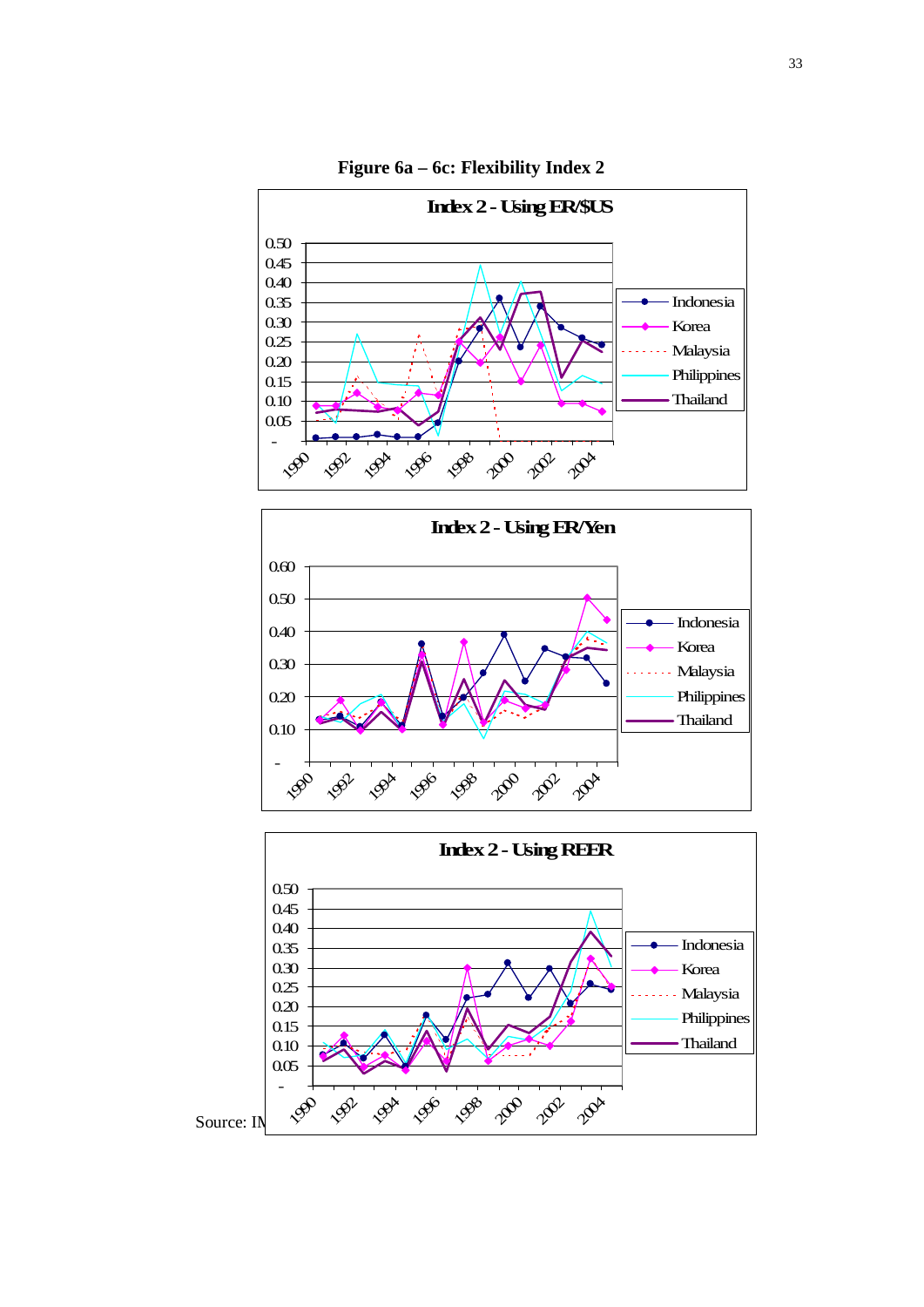# **Figure 7: Kalman Filter Results**